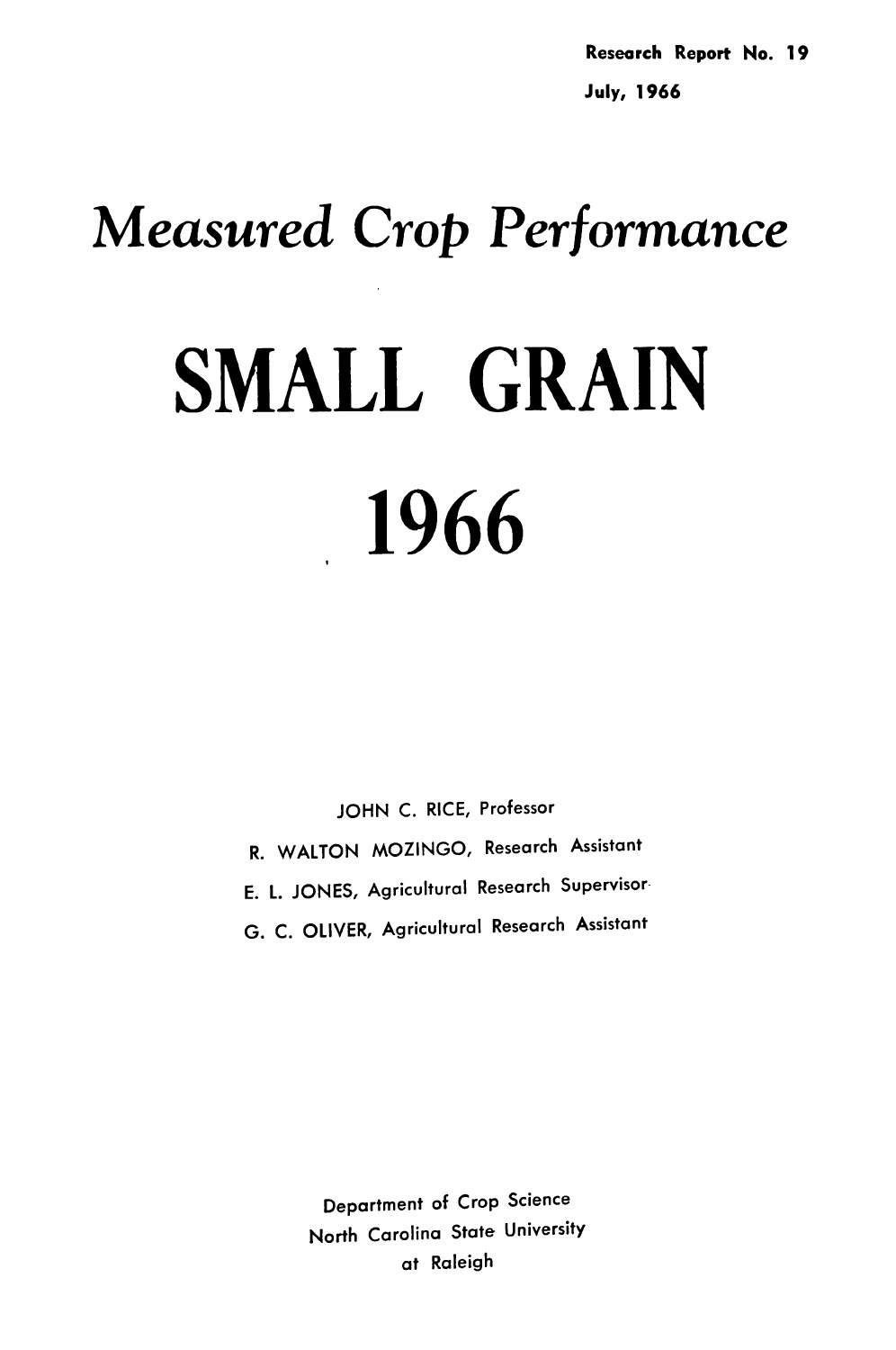### TABLE OF CONTENTS

|                                         | Page |
|-----------------------------------------|------|
|                                         | 3    |
|                                         | 4    |
| Agencies Sponsoring Entries             | 4    |
|                                         | 4    |
|                                         | 6    |
|                                         | 7    |
|                                         | 9    |
|                                         | 9    |
|                                         | 10   |
|                                         | 11   |
|                                         | 11   |
| TABLES AND FIGURES                      |      |
|                                         | 5    |
|                                         | 12   |
| Characteristics of varieties            | 13   |
| Barley performance in the Piedmont      | 15   |
| Barley performance in the Coastal Plain | 16   |
| Oat performance in the Piedmont         | 17   |
| Oat performance in the Coastal Plain    | 18   |
| Wheat performance in the Piedmont       | 19   |
| Wheat performance in the Coastal Plain  | 20   |
|                                         | 21   |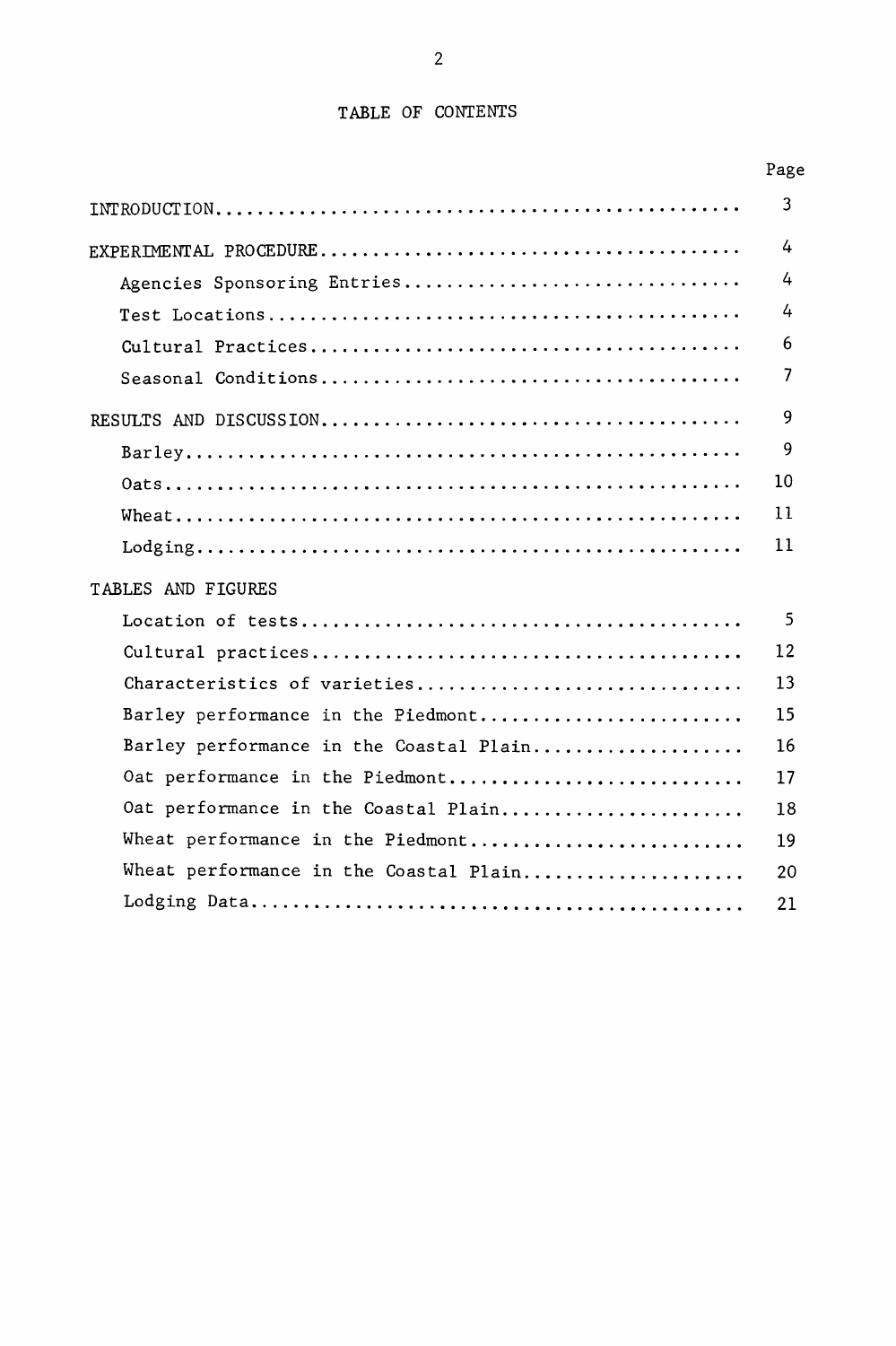PERFORMANCE OF SMALL GRAIN VARIETIES IN NORTH CAROLINA John C. Rice, R. W. Mozingo, E. L. Jones, G. C. Oliver  $\frac{1}{2}$ **INTRODUCTION** 

Each year evaluation trials are located throughout the small grain producing area of the state. These tests are conducted to determine the value and suitability of commercially available and prospective varieties of wheat, oats, and barley for planting in North Carolina. The results of these tests are intended to aid the growers and agricultural workers in the selection of a variety best suited for their area of the state.

The results of varietal performance are presented from seven test locations in the state, four in the Piedmont and three in the Coastal Plain area. In comparing the performance of varieties, data from the area which most nearly represents the growers' conditions should be used. Due to variation in seasonal conditions from year to year, varieties should be evaluated on the basis of performance over several years rather than the present year's data.

All available data  $\frac{2}{\mu}$  were used in determining the pathologic and agronomic characteristics of the varieties.

*l/professor* in Charge of Variety Testing, Research Assistant, Agricultural Research Supervisor and Agricultural Research Assistant, Department of Crop Science, North Carolina State University at Raleigh, respectively.

 $2/\text{Special}$  acknowledge is due Drs. T. T. Hebert, C. F. Murphy and H. G. Small for assistance in describing the characteristics of varieties.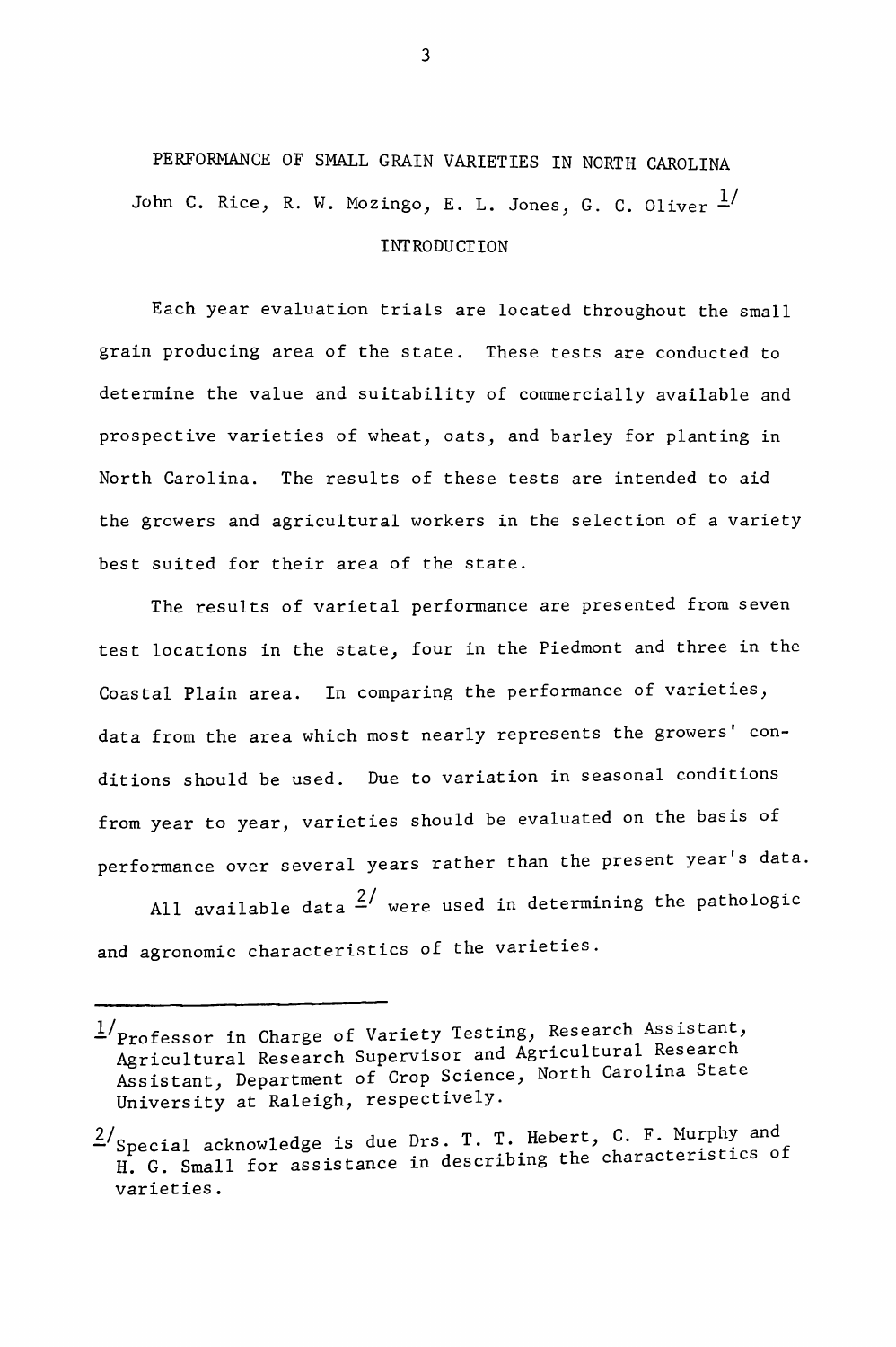#### EXPERIMENIAL PROCEDURE

Commercial varieties and experimental lines developed by public and private agencies are included in these tests. Any individual or firm may make application for having entries included by writing the Department of Crop Science, North Carolina State University at Raleigh. A fee is charged on an entry basis for all private entries. Personnel of the testing program may include entries about which further information is desired.

#### Agencies Sponsoring Entries

| Coker's Pedigreed Seed Company              | Hartsville, S. C. |
|---------------------------------------------|-------------------|
| Georgia Agricultural Experiment Sta.        | Experiment, Ga.   |
| Indiana Agricultural Experiment Sta.        | Lafayette, Ind.   |
| McNair Seed Co., Inc.                       | Laurinburg, N. C. |
| North Carolina Agricultural Experiment Sta. | Raleigh, N. C.    |
| South Carolina Agricultural Experiment Sta. | Clemson, S. C.    |

#### Test Locations

Seven locations were used in 1966 with four in the Piedmont and three in the Coastal Plain as shown in Figure 1. All tests were located on private farms.  $\frac{1}{4}$  A randomized block design with four replications was used at each location.  $\frac{2}{1}$ 

 $1/\tau$ he cooperative spirit and civic-minded service rendered by the farmers who provided land and the necessary cultural practices for these trials and the cooperation of the county agents are gratefully acknowledged.

 $2/\text{Statistical analysis}$  were made in the statistical laboratory under the supervision of John O. Rawlings. This assistance is gratefully acknowledged.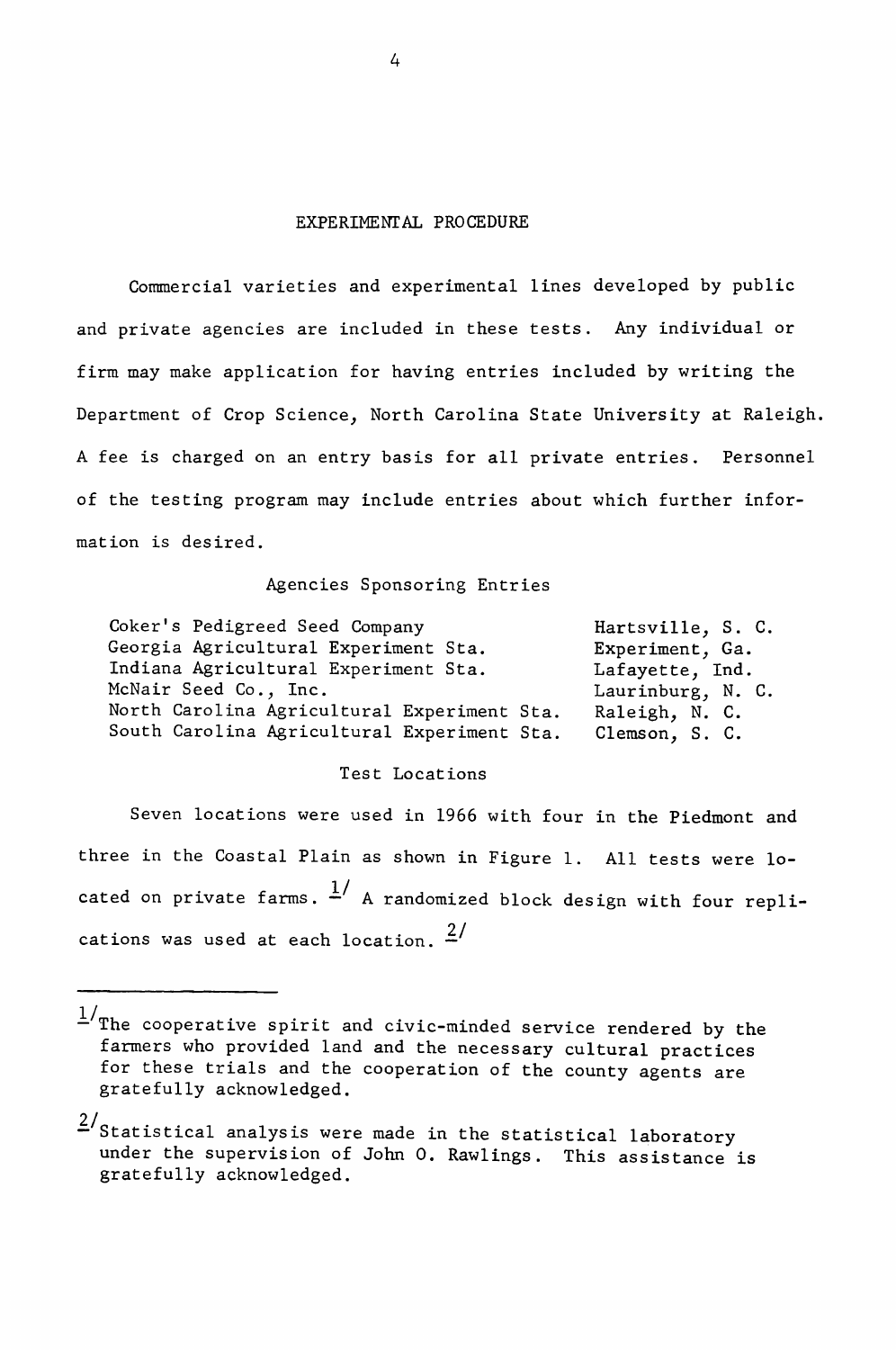## **FIGURE 1**

## **LOCATION OF SMALL GRAIN PERFORMANCE TRIALS**



 $\bullet$  Signifies Official Variety Test Locations

#### CO-OPERATORS

#### PIEDMONT

Davidson County: C. A. Smith, Route 7, Lexington, N. C. County Extension Chairman, C. E. Barnhardt.

Randolph County: Henry Loffin, Route 2, Denton, N. C. County Extension Chairman, B. P. Jenkins, Jr.

Guilford County: Paul & Carson Ingle, Route 1, Burlington, N. C. County Extension Chairman, W. H. Kimrey.

Lincoln County: Ed Wise, Route 1, Vale, N. C. County Extension Chairman, G. A. Stoudemire.

#### COASTAL PLAIN

Edgecombe County: Jesse Summerlin, Route 1, Tarboro, N. C. County Extension Chairman, C. H. Lockhart.

Lenoir County: Joel Sutton, Route 6, Kinston, N. C. County Extension Chairman, F. J. Koonce.

Robeson County: K1yne Lowery, Route I, Rowland, N. C. County Extension Chairman, W. C. Williford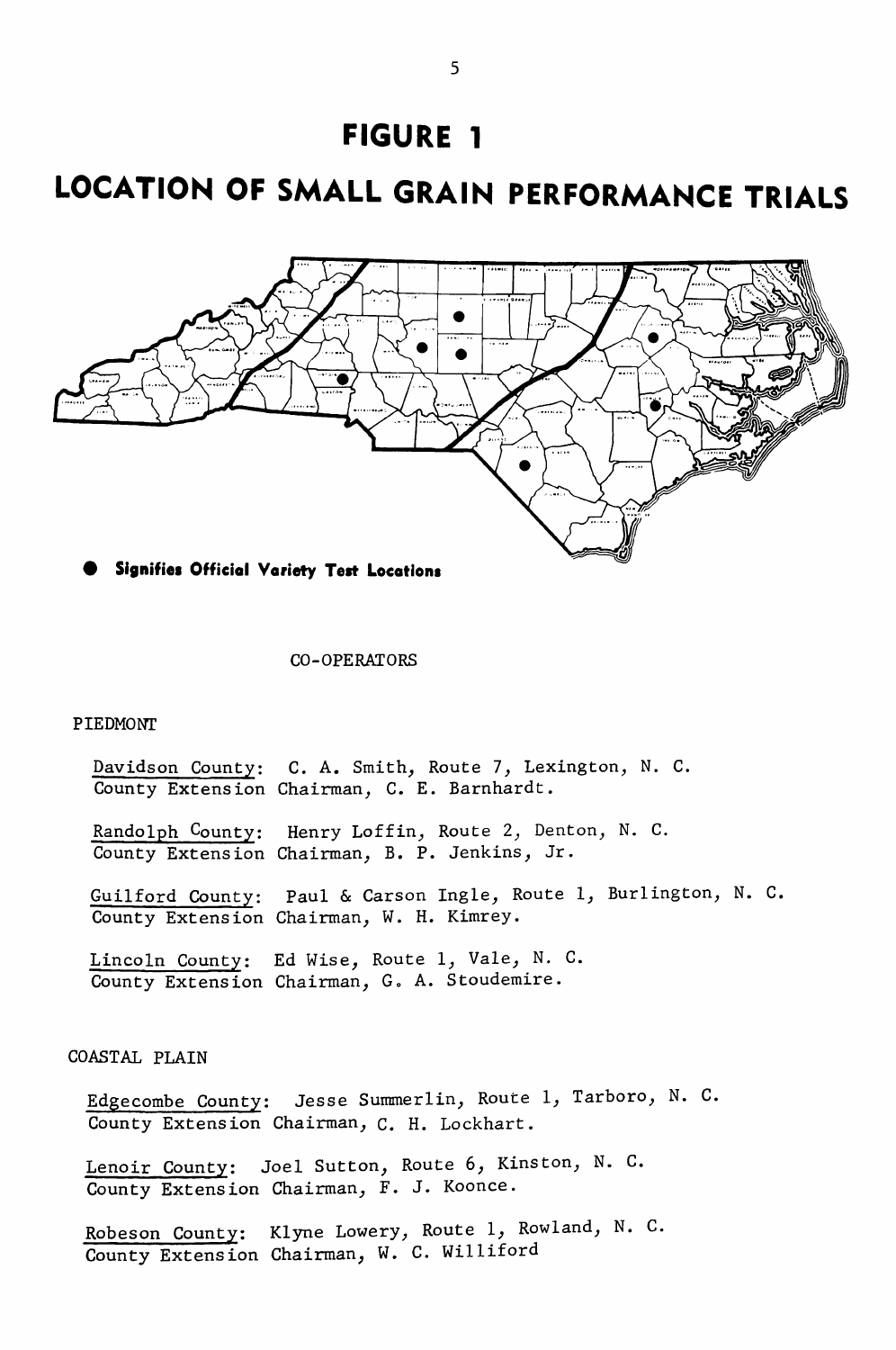#### Cultural Practices

Cultural practices, such as seed bed preparation, date of planting, fertilization and topdressing were in accord with good farming practices and were uniform for all entries at a given location, Table 1.

All tests were seeded in a small furrow with a Planet Jr. planter at the rate of one gram of seed per foot of row. The rows were spaced one foot apart. Each plot consisted of seven rows twelve feet long with the two outside rows used as borders. The border rows were removed prior to harvest and only the five center rows were harvested.

A seven-foot combine was modified slightly for harvesting individual plots. Grain from individual plots was caught as it came from the elevator and weighed. The combine was stopped at the end of each plot for a short interval of time in order for the machine to clean out between plots prior to weighing the grain from the plot. A sample of grain was taken from each plot for the determination of test weight. The combine was used to more nearly simulate the conditions under which these varieties would be harvested on farms, and it appeared to give very satisfactory results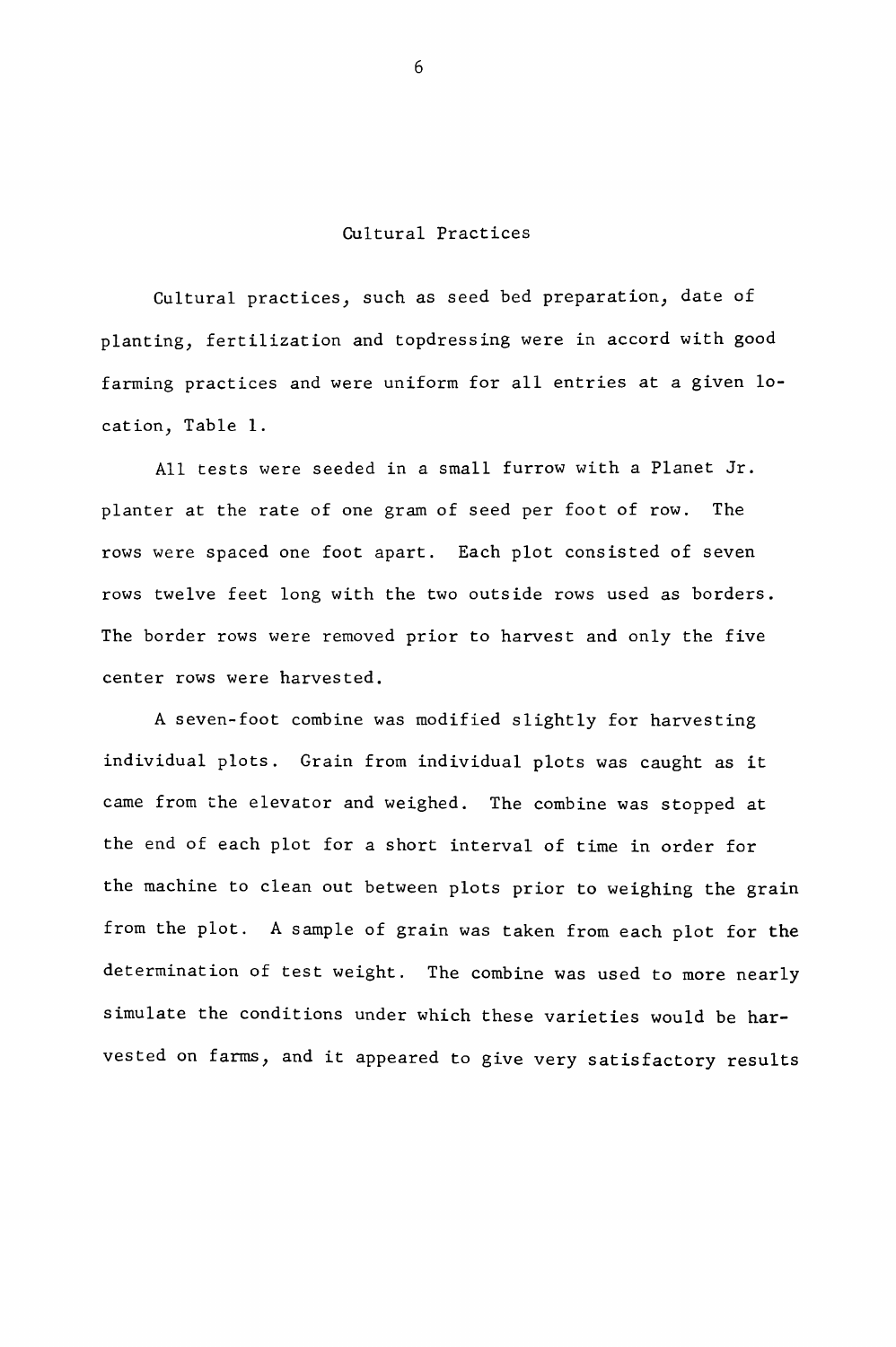#### Seasonal Conditions

In general the seasonal conditions for the 1966 Variety Test were considered to be satisfactory. All locations had a fairly good seed bed and were planted according to recommended planting dates. (See Table 1, page 12 for specific planting dates.) In the three Coastal Plain Tests there was little winter damage compared to previous years with few exceptions. The four Piedmont tests had a good seed bed and a fairly good stand this fall. Cold damage was apparent on some of the varieties and breeding lines in the Piedmont tests.

The Lincoln County test had an excellent stand with good growth and color throughout the growing period. This test was one of the most uniform of any of the Piedmont tests. After heading, a severe wind storm resulted in considerable lodging in some varieties of oats.

The Davidson County test had a very good stand after planting In March there was heavy growth on all plots and after the application of nitrogen, a disease weather complex appeared especially on the wheat plots. Extreme dry weather resulted about heading time and this resulted in low yields on all plots. The wheat was damaged to such an extent that all plots were discarded.

The Randolph test was planted on a rough seed bed but the oats and barley plots resulted in a good stand. There was a poor stand on some varieties of wheat and later this test for wheat was discarded.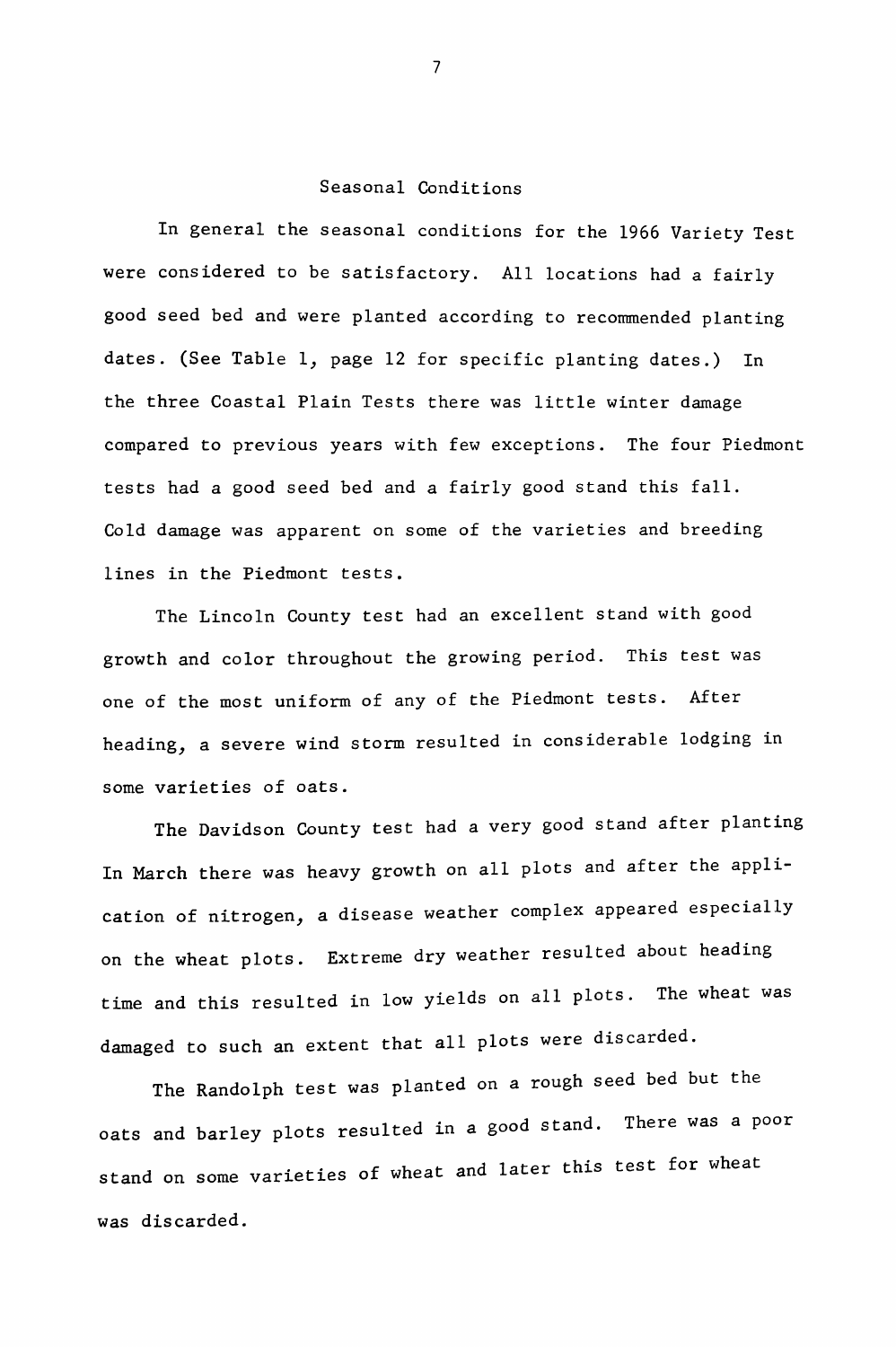The Guilford County test was planted on a good Davidson soil type and a good stand resulted. Early in the growing season, all varieties looked good and there was a minimum of cold damage. A high nitrogen content in the soil resulted in tall growth and some plots lodged before harvest.

The weather conditions for small grain in the Coastal Plain were not abnormal. All locations had a fairly good stand with vigorous growth and good color.

The Lenoir County test was dry for approximately one month after planting but later there was a good stand and good growth on all plots. The same general conditions resulted at the Edgecombe County test and the yields of these two locations were approximately the same.

The Robeson County test was planted under good conditions but dry weather resulted for approximately one month after planting. The test looked good during January, February and May and matured ahead of the heavy rains in this section.

In general, the growing conditions for the entire state were conducive to producing fairly good yields. All tests were harvested approximately on schedule and in general were very good and representative of their respective areas of production.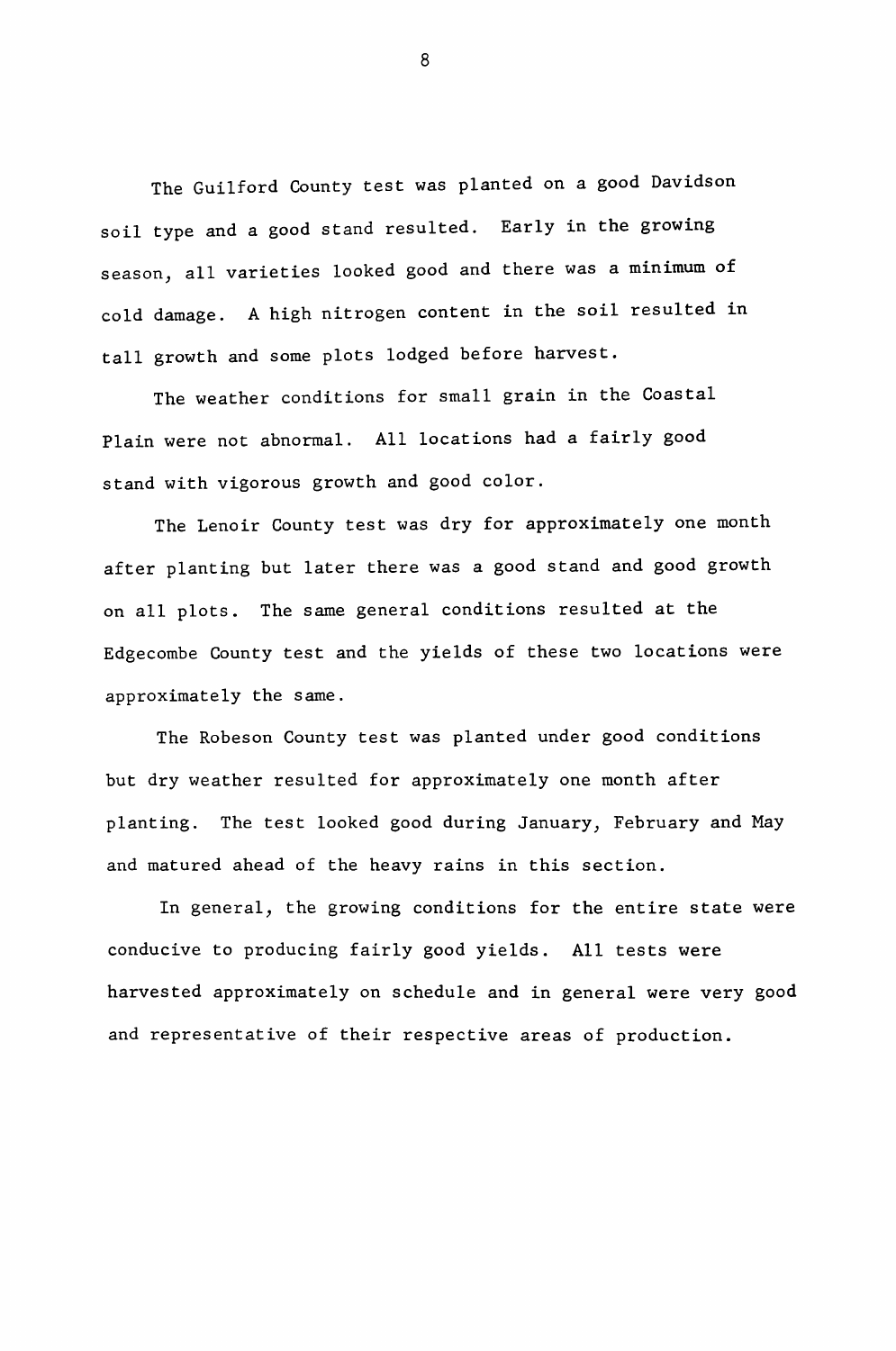#### RESULTS AND DISCUSSION

The performance of the 1966 tests along with the previous four years are presented by crop and area in a tabular form in this report. Since the genetic expression of a variety is influenced greatly by the environment, it is best to have several years' data from which to draw conclusions. For example, if a variety appears in the two-year average but not in the three-year average, then it must be compared only within the two years and not with the data in the three-year average, since it is possible that the third year could have been extremely good or poor and not comparable.

The 1966 data presented in this report have been analyzed statistically and the least significant difference (L.S.D.), in terms of bushels per acre and pounds per bushel is given. Unless the difference between two varieties is greater than the L.S.D., the varieties should not be considered as being any different statistically.

#### Barley

Table 5 shows the performance of barley in the Piedmont. The yields varied from a high of 75.9 bushels per acre for the experimental line McNair 601 to 47.5 bushels for the experimental line SC 60-3239 in the year 1966. The five-year-averages showed less variation with SC 59-1018 having the top yield of 56.4 bushels. The highest test weight recorded for 1966 was 52.3 pounds per bushel for the line SC 60-3239.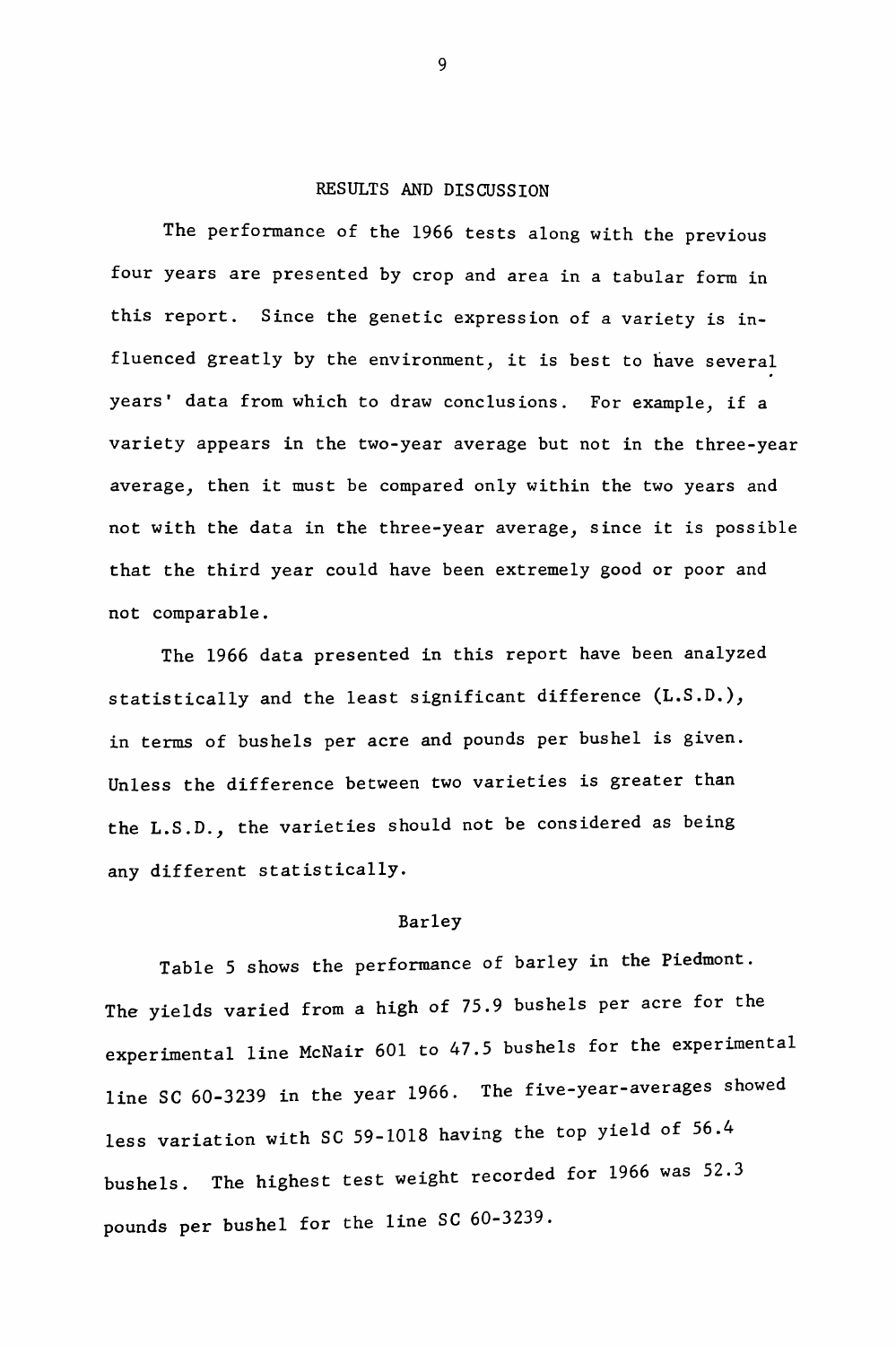Rogers again showed the highest test weight average of 45.5 lbs/bushel for the five-year period. Wade also had a high test weight of 44.4 pounds per bushel for the five-year period.

In the Coastal Plain area, Table 6 there was a statistical difference variation in yield between the varieties. The breeding line McNair 601 had the top yield of 84.1 bushels per acre. Six entries yielded better that 70.0 bushels per acre. The line SC 60-3239 had the highest test weight of 49.7 pounds per bushel followed by SC 59-1018 with 46.3 pounds per bushel.

Over the five-year average varieties, Wade and Colonial 2 showed the higher yields while Wade and Rogers had the top test weights.

#### Oats

Data from the oat trials in the Piedmont are presented in Table 7. All oats entries yielded about the same as in 1965. Three entries, Carolee, Coker 242 and N.C. 2534 yielded in excess of 90 bushels per acre with Coker 242 having the highest yield of 98.0 bushels. The test weights were generally good with Moregrain 62-11 having a top of 36.2 pounds per bushel.

Over the five-year average Carolee, Roanoke and Sumter are all showing high consistent yields. Roanoke showed the highest test weight for the five-year average.

In the Coastal Plain area, Table 8, the oat yields were good for all entries. Statistically there was a difference between entries. All entries except Arlington 23 averaged better than 72 bushels per acre for 1966 with Coker 242 showing the highest yield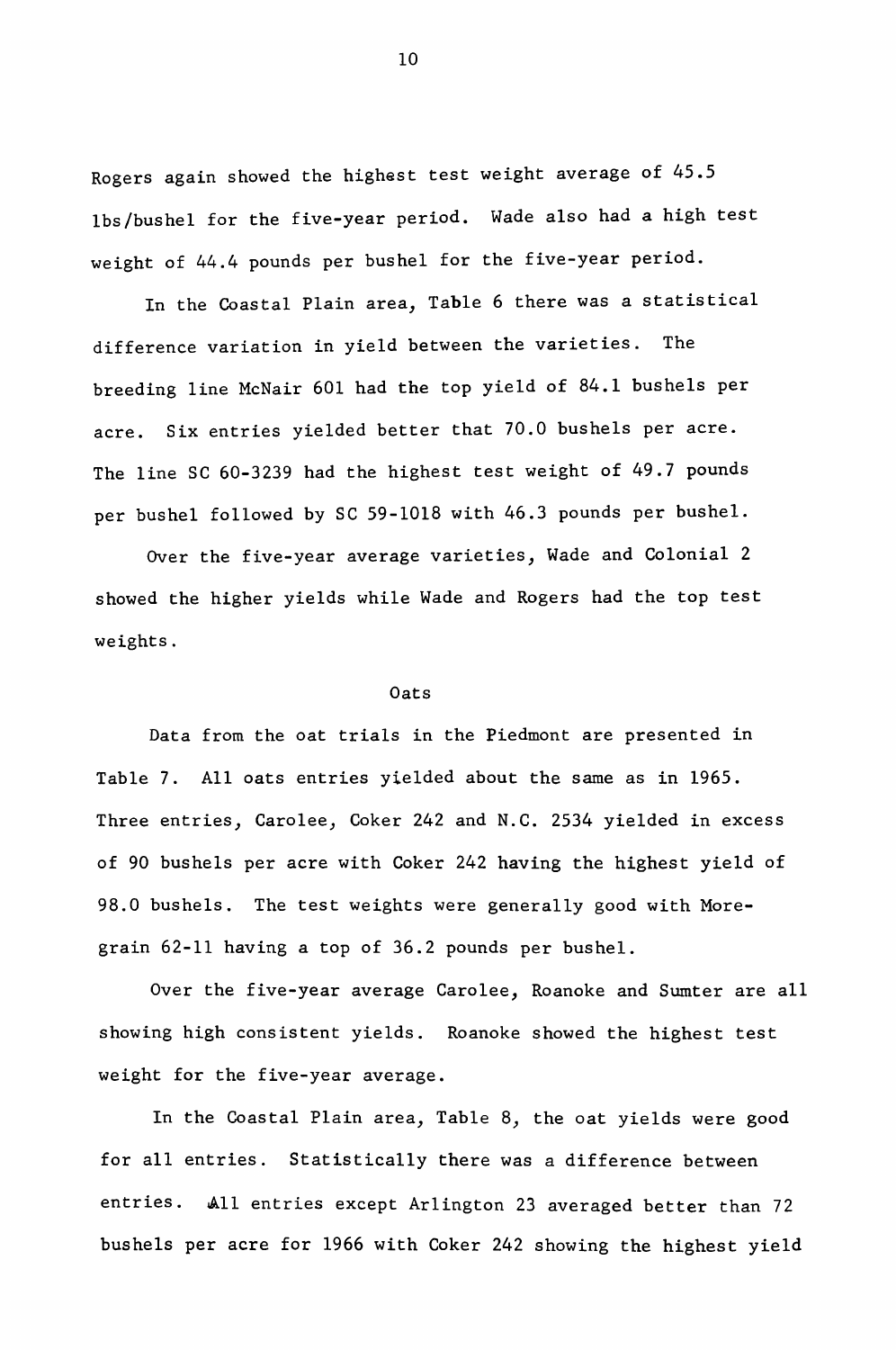of 102.3 bushels. The test weights were good with Moregrain 62-11 having the highest of 36.3 lbs/bushels followed very closely by Coker 242 with a weight of 36.0 lbs/bushel. Over the five-year average Sumter has the highest average of 80.7 bushels.

#### Wheat

Data on the wheat trials in the Piedmont are presented in Table 9. The yields were good with all entries yielding above 40 bushels per acre for 1966. The variety Blueboy (N.C. 4672) showed a very high yield of 64.7 bushels followed by N.C. 4761 and McNair 631 with a yield of 59.0 bushels per acre. The test weights ranged from 60.3 pounds per bushel for SC 60-9149 to 53.2 for N.C. 4662. Ga. 1123 led the five-year average with 46.9 bushels per acre. Knox had the highest test weight for the five year period with 59.7 pounds per bushel.

The Coastal Plain data are presented in Table 10. Blueboy (N.C. 4672) showed the highest yield of 52.0 bushels per acre for 1966 followed by McNair 631 and Ga. 1123 with yields over 47.0 bushels per acre. Other varieties also performed well in this area except Coker 61-19 which had cold damage in the Lenoir County test. Over the five-year period, 1962-1966, Ga. 1123 had an average yield of 45.5 bushels. Wakeland had an average of 42.2 bushels per acre.

#### Lodging

Lodging data are given in Table 11. A one-year and two-year comparison are shown with notations giving the number of locations where lodging occurred.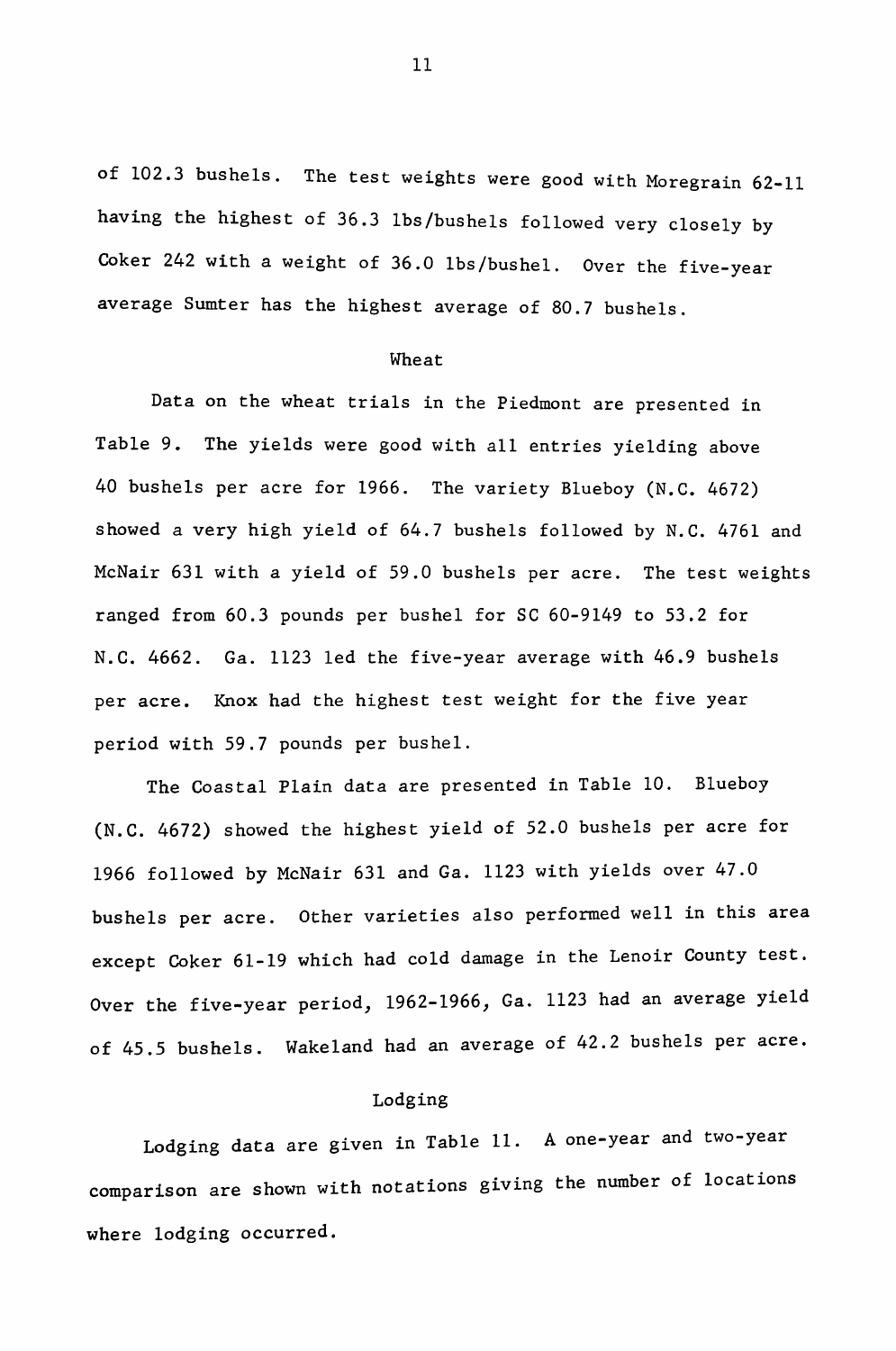| Area and                     | Fertilizer            | Topdress 1/      | Date of                                       | Date of                                                   |
|------------------------------|-----------------------|------------------|-----------------------------------------------|-----------------------------------------------------------|
| cooperator                   | lbs./A                | lbs./A and date  | planting                                      | harvesting                                                |
| Piedmont Area                |                       |                  |                                               |                                                           |
| Davidson Co.<br>C. A. Smith  | 400<br>$10 - 20 - 20$ | 60 N<br>Feb. 23  | 0ct.5                                         | Barley - June 7<br>$0ats - June 17$<br>Wheat - Discarded  |
| Lincoln Co.                  | 800                   | 60 N             | Oct. 25                                       | Barley - June 9                                           |
| Ed Wise                      | $5 - 10 - 10$         | Feb. 23          |                                               | Oats $\&$ Wheat - June 15                                 |
| Randolph Co.<br>Henry Loffin | 400<br>$10 - 20 - 20$ | 100 N<br>Feb. 23 | $Oct. 5 - Barley$<br>Oct. $6 - 0$ ats & Wheat | Barley - June 13<br>$0ats - June 21$<br>Wheat - Discarded |
| Guilford Co.                 | 400                   | 60 N             | 0ct.5                                         | Barley - June 17                                          |
| Paul & Carson Ingle          | $10 - 20 - 20$        | Feb. 23          |                                               | Oats & Wheat - June 27                                    |
| Coastal Plain Area           |                       |                  |                                               |                                                           |
| Edgecombe Co.                | 400                   | 60 N             | Oct. 19                                       | Barley - June 8                                           |
| Jesse Summerlin              | $10 - 20 - 20$        | Feb. 22          |                                               | Oats & Wheat - June 22                                    |
| Lenoir Co.                   | 400                   | 60 N             | Oct. 19                                       | Barley - June 8                                           |
| Joel Sutton                  | $10 - 20 - 20$        | Feb. 22          |                                               | Oats $\&$ Wheat - June 14                                 |
| Robeson Co.                  | 400                   | 60 N             | Oct. 20                                       | Barley - June 2                                           |
| Klyne Lowery                 | $10 - 20 - 20$        | Feb. 22          |                                               | Oats & Wheat - June 14                                    |

Table 1. Cultural practices for small grain tests 1966.

 $1/$  All tests sprayed with 1 pt./Acre of 2, 4-D for weed control at the time of topdressing with liquid nitrogen.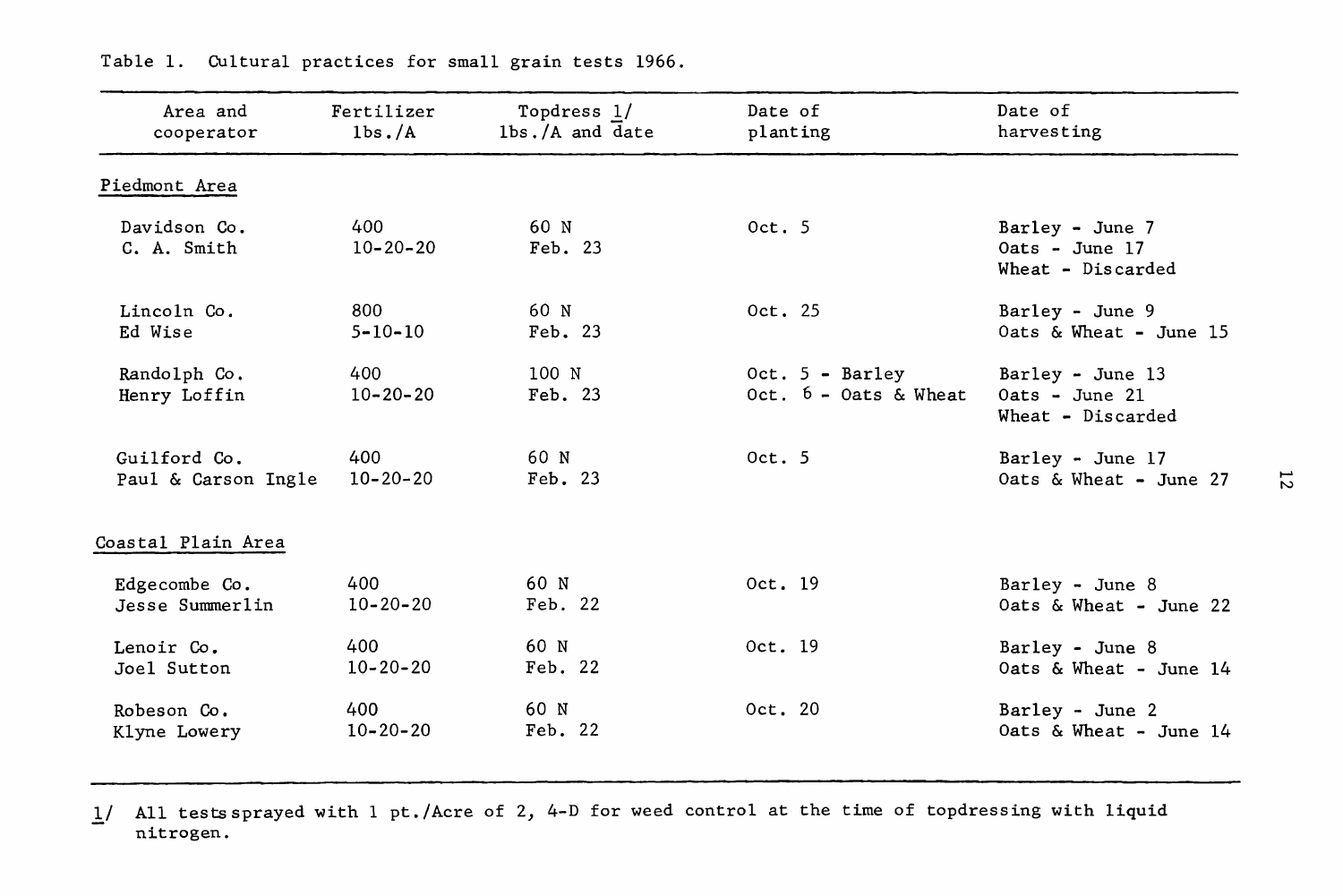| Variety                | Loose<br>smut<br>resist-<br>ance | Mildew<br>resist-<br>ance | Leaf<br>rust<br>resist-<br>ance | Scalk<br>resist-<br>ance | Lodging<br>resist-<br>ance | Winter<br>Hardiness | Maturity       | Test<br>Weight<br>1b/bu. |
|------------------------|----------------------------------|---------------------------|---------------------------------|--------------------------|----------------------------|---------------------|----------------|--------------------------|
| Davie                  | Poor                             | Poor                      | Excellent                       | Fair                     | Fair                       | Fair                | Early          | Med.                     |
| Rogers                 | Poor                             | Excellent                 | Good                            | Fair                     | Good                       | Good                | Late           | High                     |
| Early Marconee         | Poor                             | Fair                      | Poor                            | Poor                     | Poor                       | Fair                | Very<br>early  | Med.                     |
| Wade                   | Poor                             | Poor                      | Excellent                       | Fair                     | Excellent                  | Fair                | Early          | High                     |
| Ga-Jet                 | Good                             | Fair                      | Poor                            | Fair                     | Fair                       | Fair                | Very<br>early  | Med.                     |
| Colonial 2<br>Harrison | Poor<br>Poor                     | Poor<br>Good              | Fair<br>Fair                    | Poor<br>Fair             | Fair<br>Excellent          | Fair<br>Good        | Early<br>Early | Med.<br>High             |

Table 2. Characteristics of barley varieties.\*

#### Characteristics of oat varieties.\* Table 3.

| Variety         | Crown<br>rust<br>resist-<br>ance | Smut<br>resist-<br>ance | Blight<br>resist-<br>ance | Mosaic<br>resist-<br>ance | Maturity hardi- | Winter<br>ness | Lodging<br>resist-<br>ance | Height<br>оf<br>Straw | Test<br>Weight<br>1b/bu. |
|-----------------|----------------------------------|-------------------------|---------------------------|---------------------------|-----------------|----------------|----------------------------|-----------------------|--------------------------|
| Arlington 23    | Fair                             | Good                    | Good                      | Good                      | Late            | Good           | Poor                       | Tall                  | Med.                     |
| Sumter          | Fair                             | Good                    | Good                      | Good                      | Med.            | Good           | Good                       | Med.                  | Med.                     |
| Roanoke         | Fair                             | Poor                    | Good                      | Fair                      | Late            | Good           | Fair                       | Tall                  | Med.                     |
| Moregrain 62-11 | Good                             | Good                    | Good                      | Fair                      | Early           | Fair           | Good                       | Short                 | High                     |
| Carolee**       | Fair                             | Good                    | Good                      | Fair                      | Med.            | Good           | Good                       | Med.                  | Med.                     |
| Coker 242       | Good                             | Good                    | Good                      | Fair                      | Med.            | Fair           | Good                       | Med.                  | High                     |

 $\mathcal{H}$ These characteristics based upon all available observations.

Appears to have tolerance to barley yellow dwarf virus.  $2.25\%$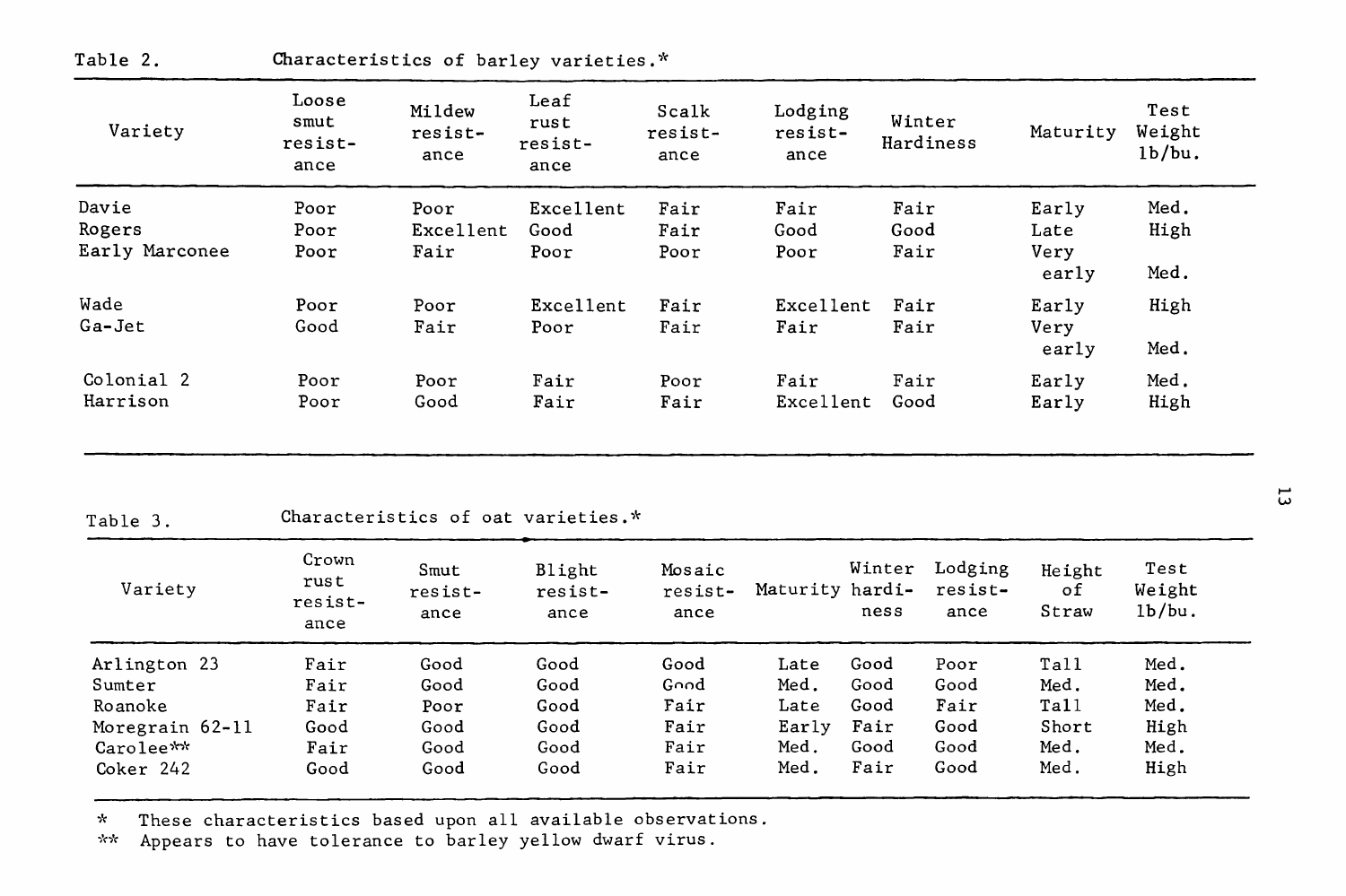| Variety                     | Leaf<br>rust<br>resist-<br>ance | Mildew<br>resist-<br>ance | Mosaic<br>resist-<br>ance | Maturity | Winter<br>Hardiness | Lodging<br>resist-<br>ance | Height<br>οf<br>Straw | Test<br>Weight<br>1b/bu. | Soft<br>Wheat<br>Milling<br>Quality |
|-----------------------------|---------------------------------|---------------------------|---------------------------|----------|---------------------|----------------------------|-----------------------|--------------------------|-------------------------------------|
| Knox                        | Good                            | Fair                      | Good                      | Early    | Good                | Poor                       | Med.                  | High                     | Good                                |
| Wakeland                    | Fair                            | Fair                      | Poor                      | Early    | Fair                | Good                       | Short                 | Med.                     | Fair                                |
| Knox 62 **                  | Good                            | Fair                      | Good                      | Early    | Good                | Poor                       | Med.                  | High                     | Good                                |
| Ga. 1123                    | Fair                            | Poor                      | Good                      | Med.     | Fair                | Good                       | Tall                  | Med.                     | Fair                                |
| Coker 61-19                 | Poor                            | Poor                      | Good                      | Late     | Good                | Good                       | Tall                  | Med.                     | Good                                |
| Blueboy<br>(N.C. 4672) Fair |                                 | Good                      | Good                      | Med.     | Good                | Excellent                  | Short                 | Low                      | Good                                |

Characteristics of wheat varieties.\* Table 4.

These characterizations based upon all available observations.  $\star$ 

 $\star\star$ Resistant to Hessian Fly.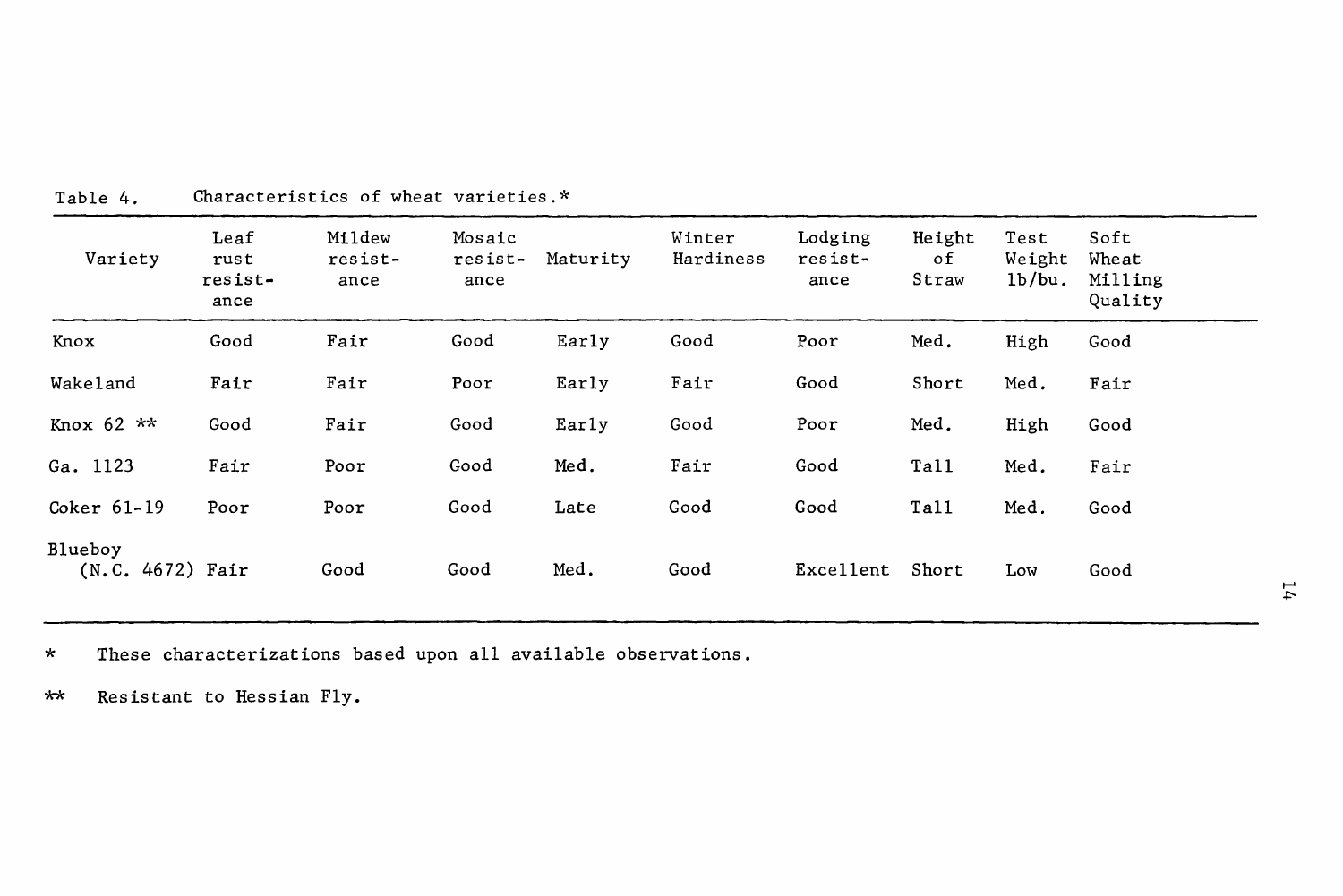| $ab1e$ 5.                   |                                                                                                                                                                                                                        | Summary of barley performance trials in the Piedmont |           |           |               |                                           |           |           |           |  |  |
|-----------------------------|------------------------------------------------------------------------------------------------------------------------------------------------------------------------------------------------------------------------|------------------------------------------------------|-----------|-----------|---------------|-------------------------------------------|-----------|-----------|-----------|--|--|
| Variety<br>or Line          | 1 yr. ave. $\frac{1}{2}$ 2 yr. ave. $\frac{2}{3}$ yr. ave. $\frac{3}{4}$ 4 yr. ave. $\frac{4}{5}$<br>1965-1966 1964-1966 1963-1966 1962-1966<br>1966<br>$\frac{bu}{A}$ lbs/bu $\frac{bu}{A}$ lbs/bu<br>$bu/A$ $1bs/bu$ |                                                      |           |           | $bu/A$ lbs/bu | 5 yr. ave. <sup>5/</sup><br>$bu/A$ lbs/bu |           |           |           |  |  |
| wie                         | 68.4 43.6                                                                                                                                                                                                              |                                                      | 60.0 41.7 |           | 56.2 41.8     | 50.8 41.1                                 |           | 47.8 40.3 |           |  |  |
| gers                        | 60.0 48.0                                                                                                                                                                                                              |                                                      | 63.4 45.6 |           | 64.5 45.5     |                                           | 56.9 45.8 | 53.1 45.5 |           |  |  |
| ıde                         | 67.6 47.0                                                                                                                                                                                                              |                                                      | 64.8 44.9 |           | 63.3 44.7     |                                           | 55.4 44.9 |           | 51.8 44.4 |  |  |
| >lonial 2                   | 70.1 43.9                                                                                                                                                                                                              |                                                      | 64.4 41.8 |           | 62.4 41.7     | 54.4 40.6                                 |           | 50.8 39.9 |           |  |  |
| irly Marconee               | 73.8 44.5                                                                                                                                                                                                              |                                                      | 66.7 43.3 |           | 61.9 42.8     |                                           | 54.4 42.2 | 52.0 41.5 |           |  |  |
| $: 59 - 1018$ <sup>6/</sup> | 67.9 47.2                                                                                                                                                                                                              |                                                      | 65.2 45.6 |           | 64.1 45.2     | 60.5 45.6                                 |           | 56.4 44.9 |           |  |  |
| .c. $2900^{6}$              | $54.7$ $47.1$                                                                                                                                                                                                          |                                                      | 53.7 44.0 | 55.5 43.6 |               |                                           |           |           |           |  |  |
| arrison                     | 67.6 47.7                                                                                                                                                                                                              |                                                      | 70.3 46.2 |           | 71.9 46.5     |                                           |           |           |           |  |  |
| $360 - 3239$ <sup>6/</sup>  | 47.5 52.3                                                                                                                                                                                                              |                                                      | 53.1 48.8 |           |               |                                           |           |           |           |  |  |
| .C. 1907 $\frac{6}{ }$      | 69.5 45.2                                                                                                                                                                                                              |                                                      | 64.4 44.3 |           |               |                                           |           |           |           |  |  |
| .c. $2116^{6/7}$            | 75.2 45.8                                                                                                                                                                                                              |                                                      | 67.6 44.3 |           |               |                                           |           |           |           |  |  |
| $:$ Nair 601 $^{6/}$        | 75.9 45.3                                                                                                                                                                                                              |                                                      |           |           |               |                                           |           |           |           |  |  |
| .S.D. (0.05)<br>(.01)       | $12.4$ 1.3<br>$16.7$ 1.8                                                                                                                                                                                               |                                                      |           |           |               |                                           |           |           |           |  |  |
| $.V.$ $( \% )$              | 14                                                                                                                                                                                                                     | 3                                                    |           |           |               |                                           |           |           |           |  |  |

/ Average of Guilford, Randolph, Davidson and Lincoln County locations.

 $\prime$ Average of eight locations.

7 Average of twelve locations.

Average of fourteen locations.

Average of seventeen locations.

Experimental lines.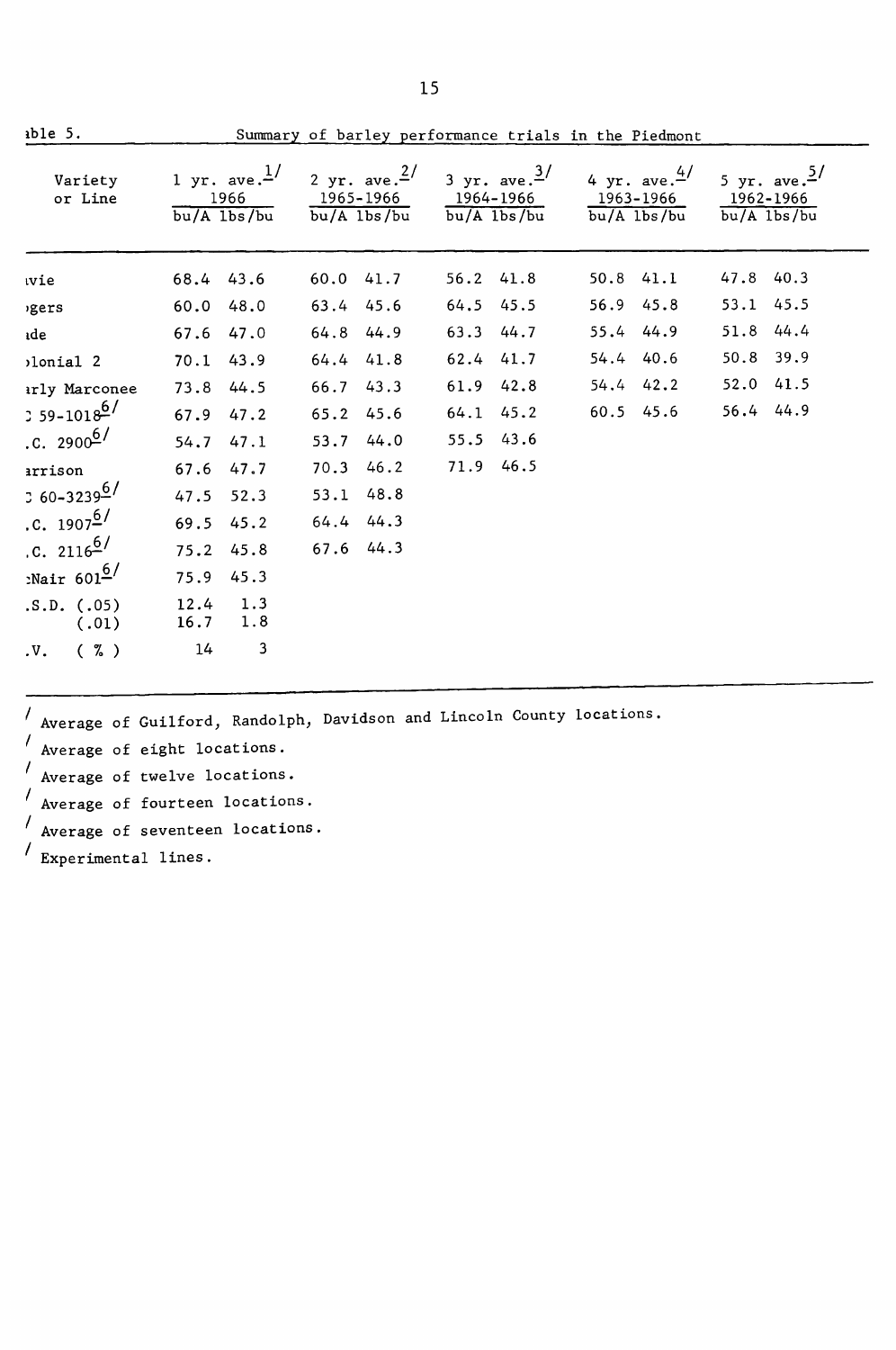| Variety<br>or Line         | 1 yr. ave. $\frac{1}{2}$<br>1966<br>$bu/A$ lbs/bu | 2 yr. ave. $\frac{2}{ }$<br>bu/A lbs/bu | 3 yr. ave. $\frac{3}{ }$<br>1965-1966 1964-1966 1963-1966 1962-1966<br>bu/A lbs/bu | 4 yr. ave. $4/$<br>bu/A lbs/bu | 5 yr. ave. $\frac{5}{3}$<br>$bu/A$ $1bs/bu$ |
|----------------------------|---------------------------------------------------|-----------------------------------------|------------------------------------------------------------------------------------|--------------------------------|---------------------------------------------|
| Davie                      | 74.3 44.6                                         | 57.8 41.8                               | 59.0 42.2                                                                          | 55.7 41.3                      | 50.3 40.8                                   |
| Rogers                     | 56.4 45.6                                         | 55.4 44.0                               | 56.7 44.7                                                                          | 48.4 44.5                      | 46.2 44.8                                   |
| Wade                       | 74.9 45.6                                         | 63.2 44.0                               | 64.7 44.7                                                                          | 59.9 44.6                      | 54.9 44.6                                   |
| Colonial 2                 | 69.9 44.6                                         | 61.8 42.3                               | 61.5 42.4                                                                          | 57.6 41.4                      | 53.1 40.9                                   |
| Early Marconee             | $72.2$ 43.1                                       | 61.2 42.0                               | 59.5 43.0                                                                          | 53.4 42.3                      | 48.1 41.9                                   |
| Ga. Jet                    | $68.3^{7/41.6^{7/}}$                              | 58.2 39.8                               | 54.8 40.8                                                                          | 51.3 39.8                      | 47.9 39.2                                   |
| S.C. 59-1018 <sup>6/</sup> | 77.5 46.3                                         | 68.0 45.0                               | 67.7 45.3                                                                          | 64.8 45.6                      | 58.6 45.2                                   |
| S.C. $60-3239^{6/}$        | 44.1 49.7                                         | 45.3 48.2                               | $42.3 - -$                                                                         |                                |                                             |
| N.C. 2900 $^{6/}$          | 57.9 44.6                                         | 52.1 43.2                               | 54.7 43.5                                                                          |                                |                                             |
| N.C. 1907 <sup>6/</sup>    | 72.9 45.0                                         | 63.044.1                                |                                                                                    |                                |                                             |
| N.C. 2116 <sup>6/</sup>    | 79.7<br>45.1                                      | 66.2 42.9                               |                                                                                    |                                |                                             |
| McNair $601^6$             | 84.1<br>44.7                                      |                                         |                                                                                    |                                |                                             |
| L.S.D. (0.05)<br>(.01)     | 12.4<br>2.2<br>16.8<br>3.0                        |                                         |                                                                                    |                                |                                             |
| ( %)<br>C.V.               | 11<br>3                                           |                                         |                                                                                    |                                |                                             |

Summary of barley performance trials in the Coastal Plain Table 6.

 $1/$  Average of Robeson, Edgecombe and Lenoir County locations.

- $2/$  Average of five locations.
- $\frac{3}{2}$  Average of eight locations.
- $4/$  Average of eleven locations.
- $\overline{2}$ / Average of fourteen locations.
- $6/$ Experimental lines.
- $\frac{7}{ }$ Average of Lenoir and Edgecombe Counties only.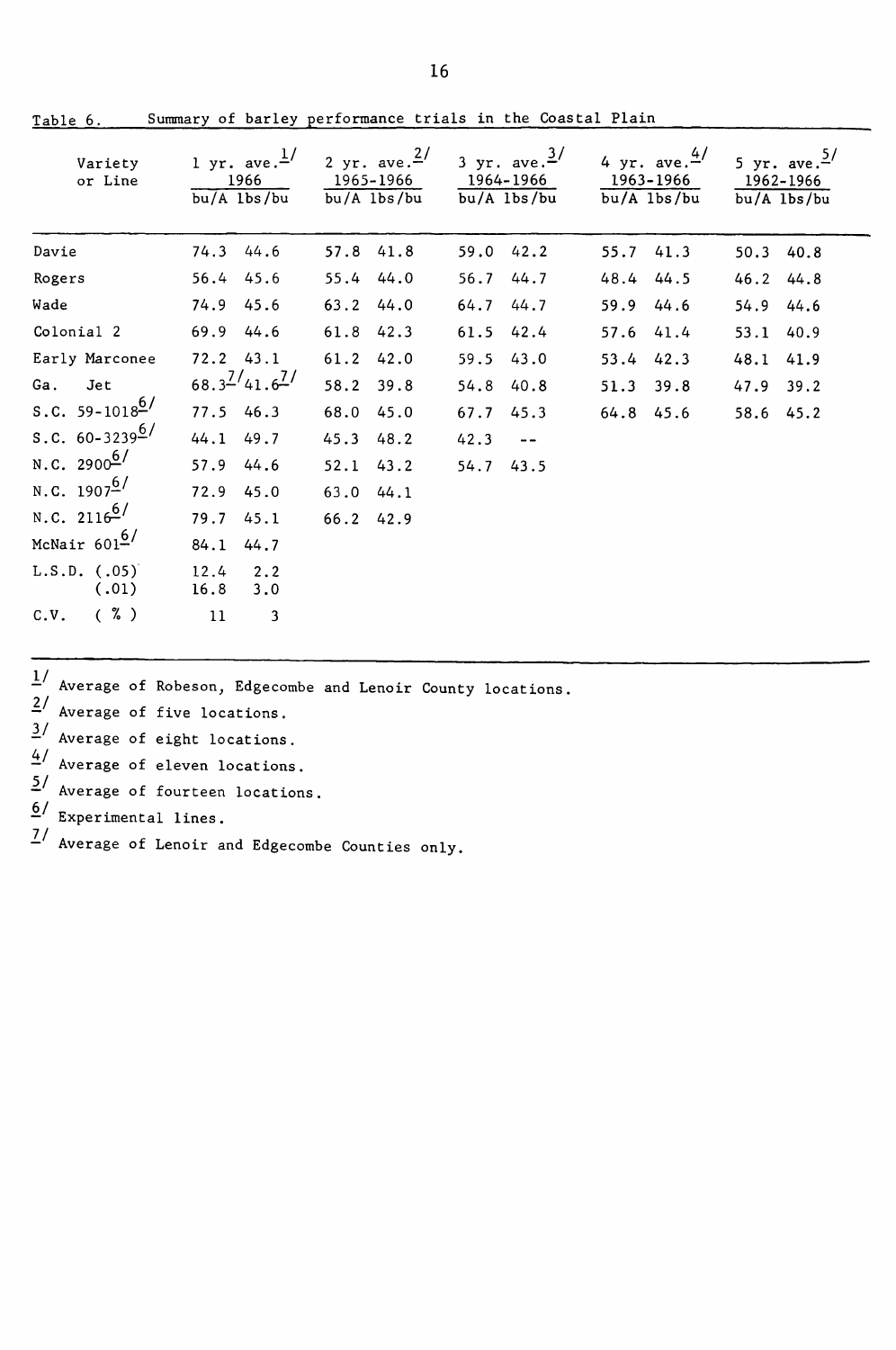| Table 7.                  |                                                 | Summary of oat performance trials in the Piedmont |                                                      |      |                                                                   |                            |                          |      |                                                      |
|---------------------------|-------------------------------------------------|---------------------------------------------------|------------------------------------------------------|------|-------------------------------------------------------------------|----------------------------|--------------------------|------|------------------------------------------------------|
| Variety<br>or Line        | 1 yr. ave. $\frac{1}{ }$<br>1966<br>bu/A 1bs/bu |                                                   | 2 yr. ave. $\frac{2}{ }$<br>1965-1966<br>bu/A lbs/bu |      | $3 \text{ yr}$ . ave. $\frac{3}{7}$<br>1964-1966<br>$bu/A$ lbs/bu | 1963-1966<br>$bu/A$ lbs/bu | 4 yr. ave. $\frac{4}{ }$ |      | 5 yr. ave. $\frac{5}{ }$<br>1962-1966<br>bu/A lbs/bu |
| Carolee                   | 33.0<br>92.1                                    | 97.6                                              | 32.3                                                 | 89.1 | 32.4                                                              | 87.7                       | 31.4                     | 79.0 | 31.2                                                 |
| Roanoke                   | 34.8<br>85.9                                    | 84.4                                              | 35.1                                                 | 80.1 | 35.3                                                              | 82.2                       | 34.0                     | 76.7 | 33.5                                                 |
| Sumter                    | 32.7<br>78.6                                    | 81.8                                              | 32.4                                                 | 77.5 | 32.2                                                              | 80.0                       | 32.2                     | 74.0 | 31.8                                                 |
| SC 60-13459 <sup>6/</sup> | 86.0<br>34.4                                    | 86.6                                              | 34.0                                                 | 82.3 | 33.9                                                              | 75.8 33.3                  |                          |      |                                                      |
| SC 59-9803 <sup>6/</sup>  | 34.2<br>87.3                                    | 88.1                                              | 34.0                                                 | 82.5 | 33.8                                                              |                            |                          |      |                                                      |
| Coker 242                 | 35.4<br>98.0                                    | 91.4                                              | 35.2                                                 | 87.0 | 35.2                                                              |                            |                          |      |                                                      |
| Arlington 23              | 33.6<br>72.7                                    | 77.6                                              | 33.8                                                 |      |                                                                   |                            |                          |      |                                                      |
| N.C. $267^{\frac{6}{}}$   | 79.8<br>31.6                                    | 85.4                                              | 31.8                                                 |      |                                                                   |                            |                          |      |                                                      |
| N.C. 24696/               | 85.3<br>33.1                                    | 85.2                                              | 32.6                                                 |      |                                                                   |                            |                          |      |                                                      |
| N.C. 2534 <sup>6/</sup>   | 91.7<br>34.3                                    | 93.8                                              | 33.7                                                 |      |                                                                   |                            |                          |      |                                                      |
| N.C. 1972 $^{6/}$         | 35.7<br>87.0                                    | 90.8                                              | 35.2                                                 |      |                                                                   |                            |                          |      |                                                      |
| Moregrain 62-11           | 75.7                                            | 82.8<br>36.2                                      | 35.4                                                 |      |                                                                   |                            |                          |      |                                                      |
| McNair $621^{6/}$         | 86.9<br>33.9                                    |                                                   |                                                      |      |                                                                   |                            |                          |      |                                                      |
| McNair $622^{6/}$         | 82.0                                            | 33.8                                              |                                                      |      |                                                                   |                            |                          |      |                                                      |
| N.C. $312^{6/}$           | 81.0                                            | 34.8                                              |                                                      |      |                                                                   |                            |                          |      |                                                      |
| N.C. 266 <sup>6/</sup>    | 83.3                                            | 32.8                                              |                                                      |      |                                                                   |                            |                          |      |                                                      |
| L.S.D. (0.05)<br>(.01)    | 14.6<br>19.2                                    | 1.4<br>1.9                                        |                                                      |      |                                                                   |                            |                          |      |                                                      |
| ( 7.)<br>C.V.             | 12                                              | 3                                                 |                                                      |      |                                                                   |                            |                          |      |                                                      |

 $1/$  Average of Guilford, Randolph, Davidson and Lincoln County locations.

 $2/$  Average of eight locations.

 $\frac{3}{4}$  Average of eleven locations.<br> $\frac{4}{4}$  Average of twelve locations.

 $\frac{4}{3}$  Average of twelve locations.<br> $\frac{5}{3}$  Average of fifteen locations

Average of fifteen locations.

 $\underline{6}$  / Experimental lines.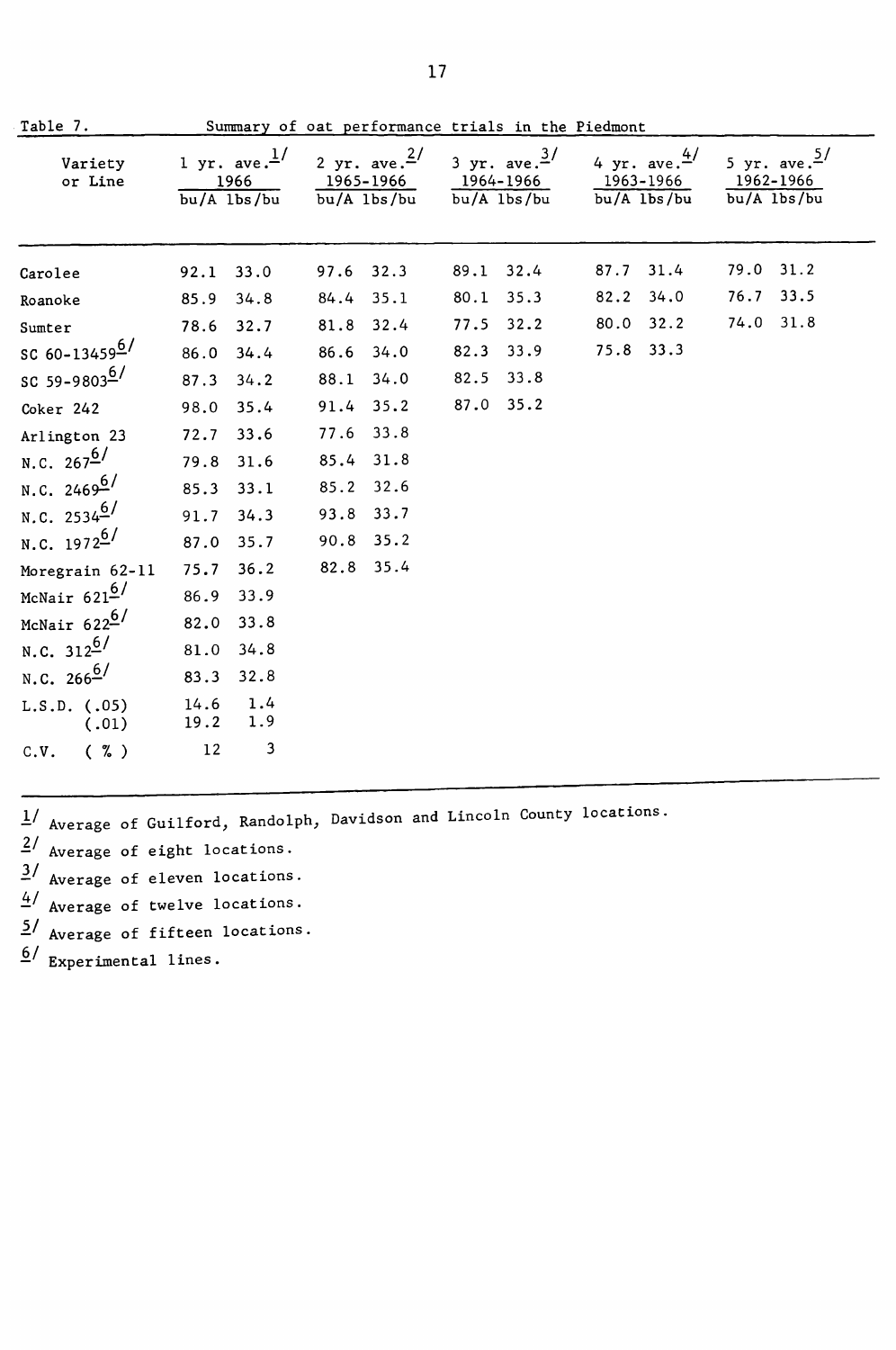| lable 8.                     | Summary of oat performance trials in the Coastal Plain |                                                     |      |                                                          |      |                                                                   |           |                                                        |           |                                                           |
|------------------------------|--------------------------------------------------------|-----------------------------------------------------|------|----------------------------------------------------------|------|-------------------------------------------------------------------|-----------|--------------------------------------------------------|-----------|-----------------------------------------------------------|
| Variety<br>or Line           |                                                        | 1 yr. ave. $\frac{1}{ }$<br>1966<br>$bu/A$ $1bs/bu$ |      | 2 yr. ave. $\frac{2}{ }$<br>1965-1966<br>$bu/A$ $1bs/bu$ |      | 3 yr. ave. $\frac{3}{7}$<br>1964–1966<br>$\overline{bu/A}$ lbs/bu |           | 4 yr. ave. $\frac{4}{3}$<br>1963–1966<br>$bu/A$ lbs/bu |           | 5 yr. ave. $\frac{5}{ }$<br>1962-1966<br>$bu/A$ lbs/ $bu$ |
| Carolee                      | 95.0                                                   | 32.2                                                | 91.1 | 32.7                                                     | 79.7 | 33.8                                                              | 75.0      | 33.0                                                   | 73.9 33.1 |                                                           |
| Roanoke                      | 72.9                                                   | 33.8                                                | 68.7 | 33.8                                                     | 62.1 | 35.1                                                              | 59.6      | 33.8                                                   | 60.1      | 33.9                                                      |
| Sumter                       | 85.2                                                   | 32.9                                                | 85.2 | 33.6                                                     | 82.2 | 33.8                                                              | 80.8      | 33.5                                                   | 80.7      | 33.5                                                      |
| SC 60-13459 $^{6/}$          | 78.0                                                   | 32.3                                                | 76.6 | 33.6                                                     | 75.4 | 33.9                                                              | 72.5 33.5 |                                                        |           |                                                           |
| Coker 242                    | 102.3                                                  | 36.0                                                | 93.6 | 36.0                                                     | 89.6 | 35.7                                                              |           |                                                        |           |                                                           |
| SC 59-98036/                 | 86.1                                                   | 34.5                                                | 90.9 | 34.6                                                     |      | 86.7 35.0                                                         |           |                                                        |           |                                                           |
| Arlington 23                 | 62.3                                                   | 32.2                                                | 65.8 | 33.2                                                     |      |                                                                   |           |                                                        |           |                                                           |
| N.C. $267^{\underline{6}}$   | 92.3                                                   | 32.1                                                | 91.4 | 33.0                                                     |      |                                                                   |           |                                                        |           |                                                           |
| N.C. 24696/                  | 72.2                                                   | 32.6                                                | 74.6 | 33.0                                                     |      |                                                                   |           |                                                        |           |                                                           |
| N.C. 25346/                  | 80.4                                                   | 33.7                                                | 82.8 | 34.2                                                     |      |                                                                   |           |                                                        |           |                                                           |
| N.C. 1972 $^{6/}$            | 76.8                                                   | 35.1                                                | 77.6 | 35.4                                                     |      |                                                                   |           |                                                        |           |                                                           |
| Moregrain 62-11              | 89.1                                                   | 36.3                                                | 87.6 | 36.9                                                     |      |                                                                   |           |                                                        |           |                                                           |
| McNair $621^6$               | 89.0                                                   | 33.4                                                |      |                                                          |      |                                                                   |           |                                                        |           |                                                           |
| McNair $622^{\underline{6}}$ | 82.5                                                   | 33.6                                                |      |                                                          |      |                                                                   |           |                                                        |           |                                                           |
| N.C. $312^{6/}$              | 84.9                                                   | 33.6                                                |      |                                                          |      |                                                                   |           |                                                        |           |                                                           |
| N.C. 266 <sup>6/</sup>       | 88.0                                                   | 33.5                                                |      |                                                          |      |                                                                   |           |                                                        |           |                                                           |
| L.S.D. (0.05)<br>(.01)       | 14.3<br>19.3                                           | 1.4<br>1.9                                          |      |                                                          |      |                                                                   |           |                                                        |           |                                                           |
| C.V.<br>( 7 <sub>o</sub> )   | 10                                                     | 3                                                   |      |                                                          |      |                                                                   |           |                                                        |           |                                                           |

- $\frac{1}{4}$  Average of Robeson, Edgecombe and Lenoir County locations.
- $2/$  Average of six locations.
- $\frac{3}{4}$  Average of nine locations.
- $\frac{4}{3}$  Average of twelve locations.
- $5/$  Average of fifteen locations.
- $6/$  Experimental lines.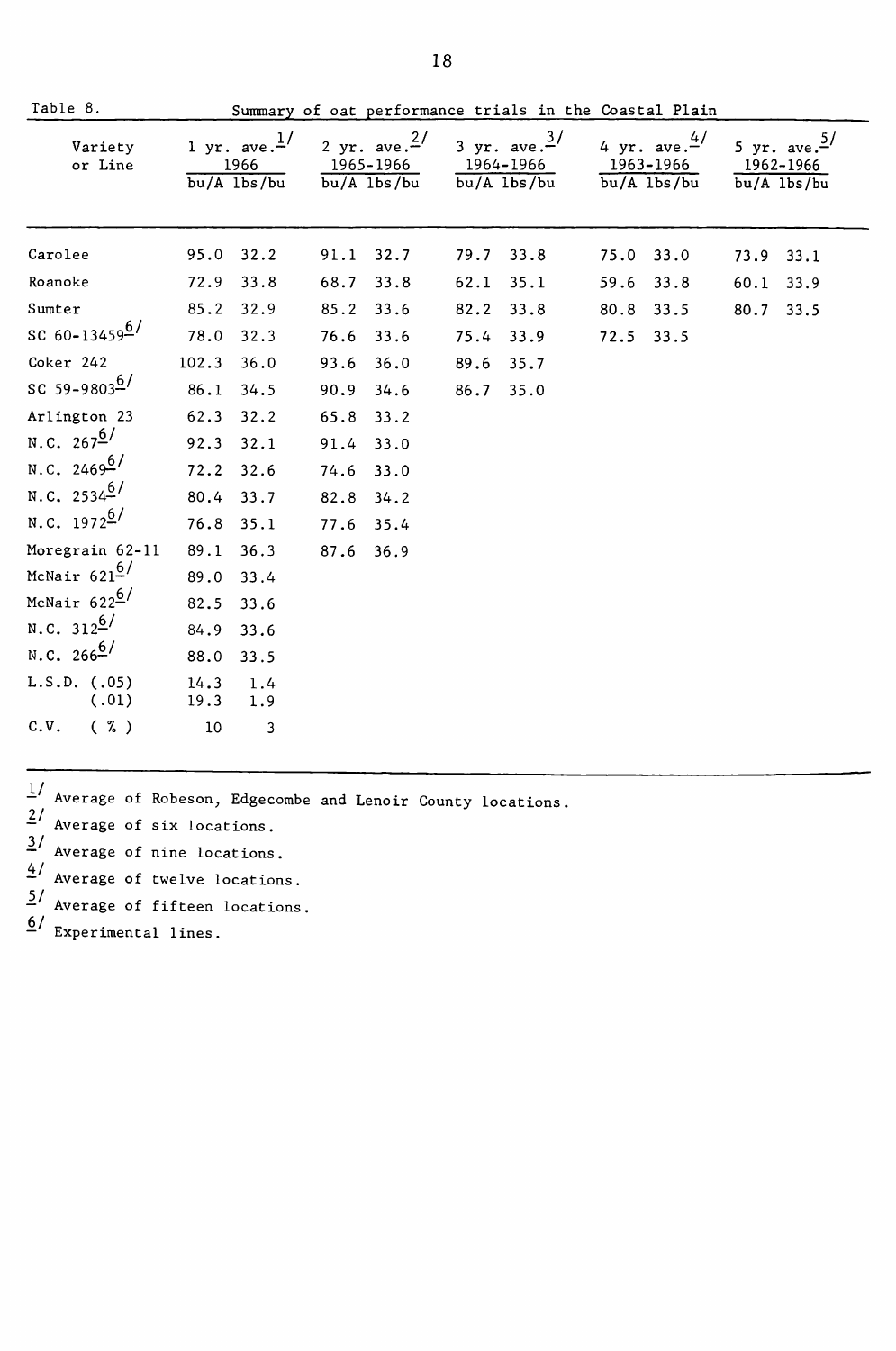| Variety<br>or Line       | $bu/A$ $1bs/bu$ | 1 yr. ave. $\frac{1}{ }$<br>1966 |           | 2 yr. ave. $\frac{2}{ }$<br>1965-1966<br>$bu/A$ lbs/bu | 1964–1966<br>$bu/A$ $1bs/bu$ | 3 yr. ave. $\frac{3}{ }$ | 1963–1966<br>$bu/A$ lbs/bu | 4 yr. ave. $4/$ | 1962-1966<br>bu/A lbs/bu | 5 yr. ave. $\frac{5}{ }$ |
|--------------------------|-----------------|----------------------------------|-----------|--------------------------------------------------------|------------------------------|--------------------------|----------------------------|-----------------|--------------------------|--------------------------|
| Knox                     | 48.9            | 60.2                             | 44.2      | 60.2                                                   | 45.0                         | 59.9                     | 44.3 60.2                  |                 | 42.6                     | 59.7                     |
| Wakeland                 | 47.7            | 57.4                             | 43.8      | 57.9                                                   | 42.5                         | 58.0                     | 43.1                       | 58.2            | 41.6                     | 57.8                     |
| Ga. 1123                 | 55.3            | 58.5                             | 51.0      | 58.8                                                   | 50.6                         | 58.6                     | 48.9                       | 58.5            | 46.9                     | 57.9                     |
| Knox 62                  | 47.6            | 58.4                             | 47.8      | 59.4                                                   | 46.5                         | 59.0                     | 45.9                       | 59.6            | 43.0                     | 59.2                     |
| $Coker 61-19$            | 40.3            | 58.3                             | 42.8      | 57.6                                                   | 42.9                         | 58.1                     |                            |                 |                          |                          |
| Blueboy (N.C.4672)64.7   |                 | 55.3                             | 59.8      | 56.0                                                   | 58.2 56.2                    |                          |                            |                 |                          |                          |
| SC 60-9149 $^{6/}$       | 48.9 60.3       |                                  | 45.6 60.1 |                                                        |                              |                          |                            |                 |                          |                          |
| N.C. 3831 <sup>6/</sup>  | 51.3            | 51.0                             |           |                                                        |                              |                          |                            |                 |                          |                          |
| McNair 631 <sup>6/</sup> | 59.1            | 58.9                             |           |                                                        |                              |                          |                            |                 |                          |                          |
| N.C. $4662^{6/7}$        | 53.9            | 53.2                             |           |                                                        |                              |                          |                            |                 |                          |                          |
| Coker $65-20^6$          | 54.6            | 58.3                             |           |                                                        |                              |                          |                            |                 |                          |                          |
| N.C. $4761^{6/7}$        | 59.8            | 56.0                             |           |                                                        |                              |                          |                            |                 |                          |                          |
| McNair $632^{6/}$        | 49.3            | 59.8                             |           |                                                        |                              |                          |                            |                 |                          |                          |
| $Ri1ey^6/$               | 52.3            | 59.3                             |           |                                                        |                              |                          |                            |                 |                          |                          |
| L.S.D. (0.05)<br>(.01)   | 6.9<br>9.6      | 2.7<br>3.8                       |           |                                                        |                              |                          |                            |                 |                          |                          |
| ( %)<br>C.V.             | 10              | $\overline{2}$                   |           |                                                        |                              |                          |                            |                 |                          |                          |

*1.1* Average of Guilford and Lincoln County locations.

 $\frac{2}{ }$  Average of five locations.

*11* Average of eight locations.

 $\frac{4}{5}$  Average of ten locations.<br> $\frac{5}{5}$  Average of thirteen locat *21* Average of thirteen locations.

 $\frac{6}{ }$  Experimental lines.

Table 9.

Summary of wheat performance trials in the Piedmont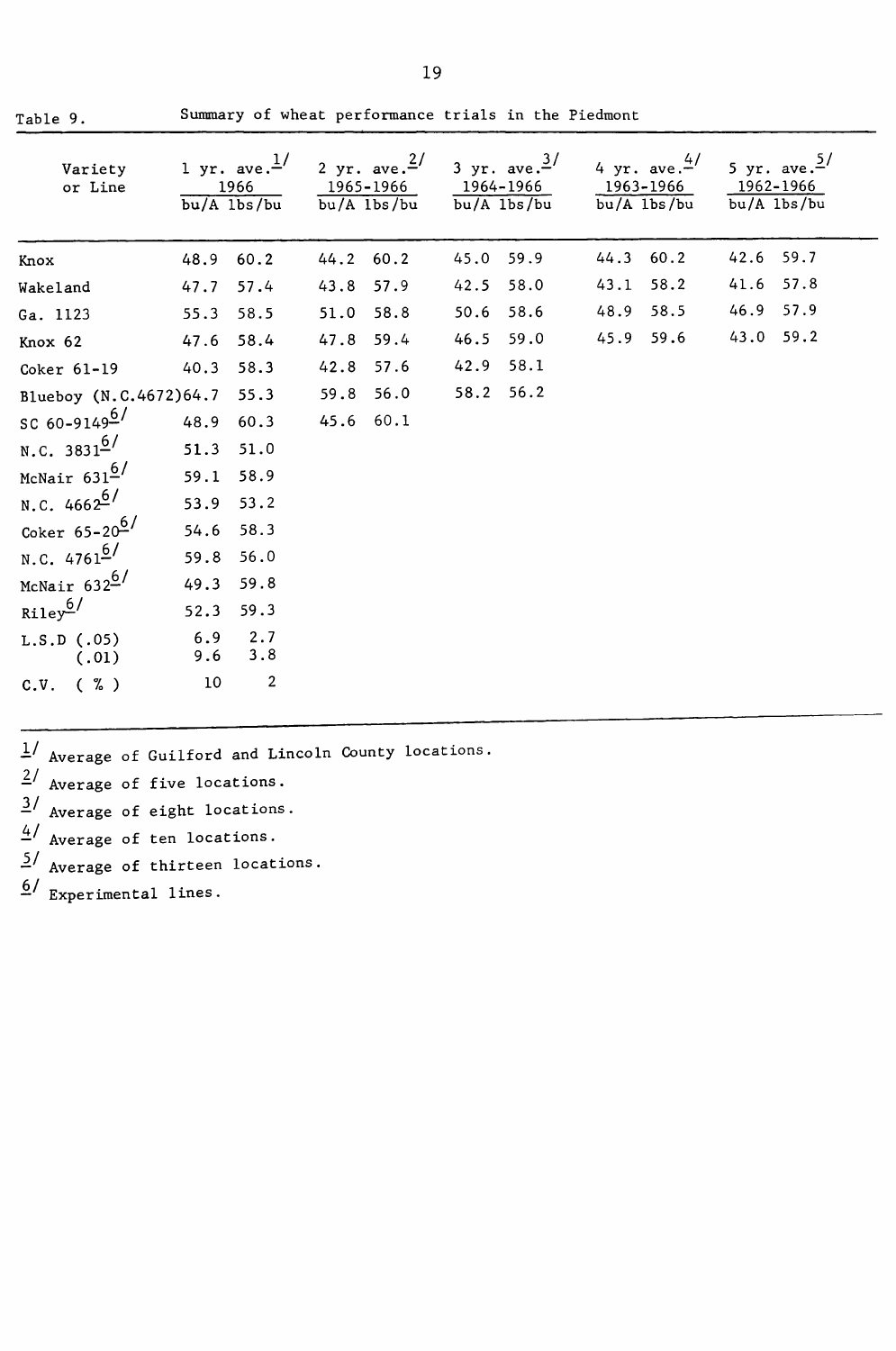| Table 10.                   |               |                                                   |           |                                                                                             |           | Summary of wheat performance trials in the Coastal Plain |           |                          |           |                                                          |
|-----------------------------|---------------|---------------------------------------------------|-----------|---------------------------------------------------------------------------------------------|-----------|----------------------------------------------------------|-----------|--------------------------|-----------|----------------------------------------------------------|
| Variety<br>or Line          |               | 1 yr. ave. $\frac{1}{ }$<br>1966<br>$bu/A$ lbs/bu |           | 2 yr. ave. $\frac{2}{ }$ 3 yr. ave. $\frac{3}{ }$<br>1965-1966 1964-1966<br>$bu/A$ $1bs/bu$ |           | $bu/A$ $1bs/bu$ $bu/A$ $1bs/bu$                          | 1963–1966 | 4 yr. ave. $\frac{4}{3}$ |           | 5 yr. ave. $\frac{5}{ }$<br>1962-1966<br>$bu/A$ $1bs/bu$ |
| Wakeland                    | $36.8$ $54.4$ |                                                   | 42.8 56.6 |                                                                                             | 42.9      | 56.7                                                     | 43.0 57.2 |                          | 42.2 57.2 |                                                          |
| Ga. 1123                    | 47.1 55.6     |                                                   | 46.8 56.6 |                                                                                             | 46.7      | 56.4                                                     | 46.2 57.0 |                          | 45.5      | 56.9                                                     |
| Coker 61-19                 | 29.0 55.1     |                                                   | 32.4 56.9 |                                                                                             | 37.8      | 57.1                                                     |           |                          |           |                                                          |
| Blueboy (N.C.4672)52.0 53.7 |               |                                                   | 53.0      | 55.0                                                                                        | 54.5 55.1 |                                                          |           |                          |           |                                                          |
| N.C. $4761^{6/7}$           | 46.6 52.6     |                                                   | 43.6      | 54.5                                                                                        | 45.1 54.7 |                                                          |           |                          |           |                                                          |
| N.C. $4662^{6/7}$           | 38.6 49.7     |                                                   | 39.2      | 51.6                                                                                        |           |                                                          |           |                          |           |                                                          |
| N.C. 3831 <sup>6</sup> /    | 40.4 48.8     |                                                   | 40.2      | 50.4                                                                                        |           |                                                          |           |                          |           |                                                          |
| SC 60-9149 <sup>6/</sup>    | 38.6 56.9     |                                                   | 39.4      | 57.8                                                                                        |           |                                                          |           |                          |           |                                                          |
| McNair $631^{6/}$           | 48.5 55.2     |                                                   |           |                                                                                             |           |                                                          |           |                          |           |                                                          |
| Coker $65 - 20^6$           | 43.4 54.7     |                                                   |           |                                                                                             |           |                                                          |           |                          |           |                                                          |
| $L.S.D.$ (.05)<br>(.01)     | 8.3<br>11.4   | 1.7<br>2.3                                        |           |                                                                                             |           |                                                          |           |                          |           |                                                          |
| $(\% )$<br>C.V.             | 9             | 3                                                 |           |                                                                                             |           |                                                          |           |                          |           |                                                          |

*1.1* Average of Robeson, Edgecombe and Lenoir County locations.

2/ Average of six locations.

*1/* Average of nine locations.

*!i/* Average of twelve locations.

 $5/$  Average of fifteen locations.

 $6/$  Experimental lines.